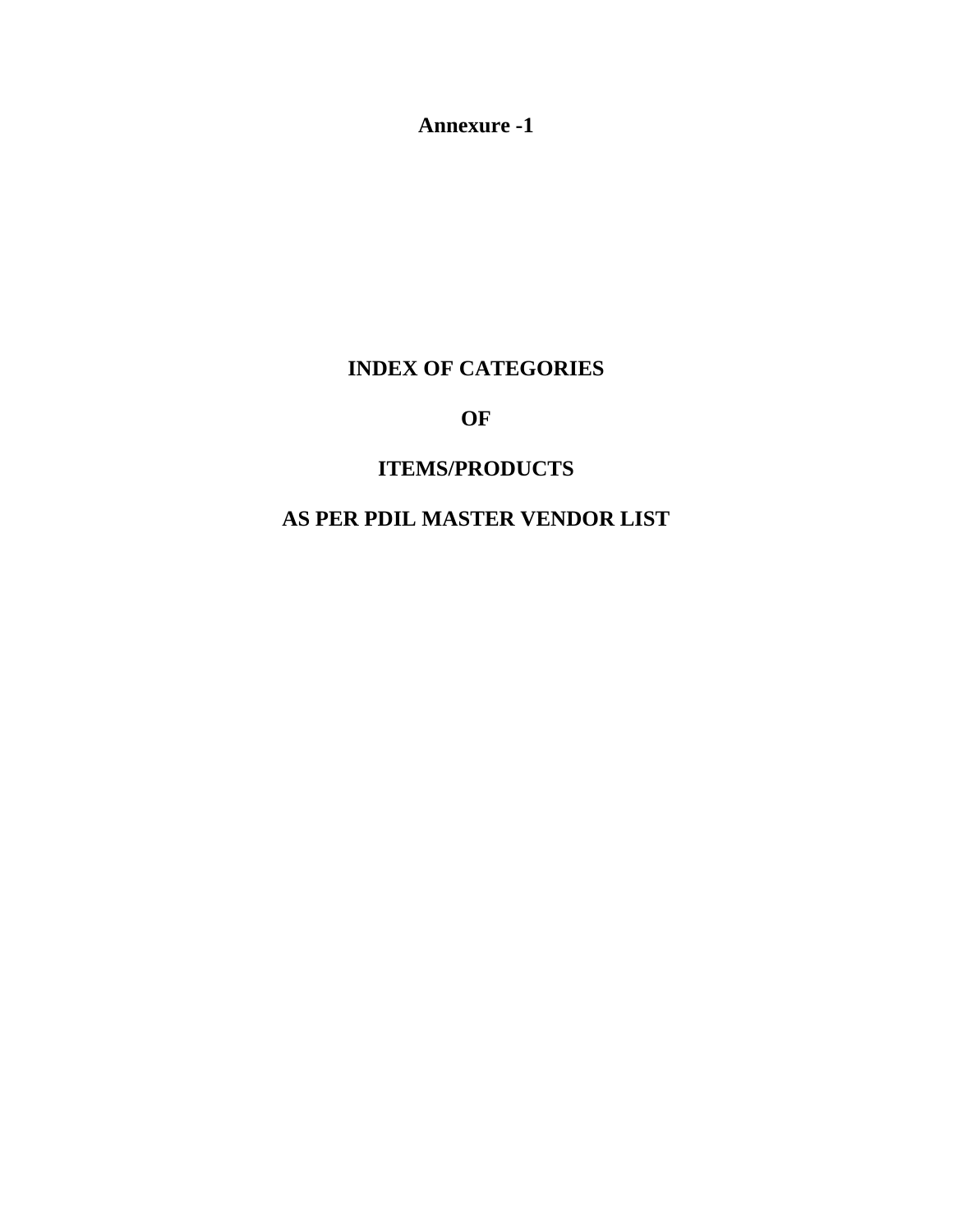

# **CONTENTS**

| <b>SECTION NUMBER</b> | <b>DESCRIPTION</b>                                  |
|-----------------------|-----------------------------------------------------|
| 1.0                   | MECHANICAL ITEMS (PR.VESSELS/HEAT EXCHANGERS)       |
| 2.0                   | <b>MECHANICAL ITEMS</b><br>(PIPING)                 |
| 3.0                   | <b>MECHANICAL ITEMS</b><br>(MACHINERY)              |
| 4.0                   | <b>MECHANICAL ITEMS</b><br>(REFORMER)               |
| 5.0                   | <b>MECHANICAL ITEMS</b><br>(MATERIALS HANDLING)     |
| 6.0                   | <b>INSTRUMENT ITEMS</b>                             |
| 7.0                   | <b>CIVIL ENGG. ITEMS</b>                            |
| 8.0                   | <b>PROCESS ENGG. ITEMS</b>                          |
| 9.0                   | <b>ELECTRICAL ITEMS</b>                             |
| 10.0                  | <b>CUSTOMS CLEARANCE &amp; TRANSPORTATION ITEMS</b> |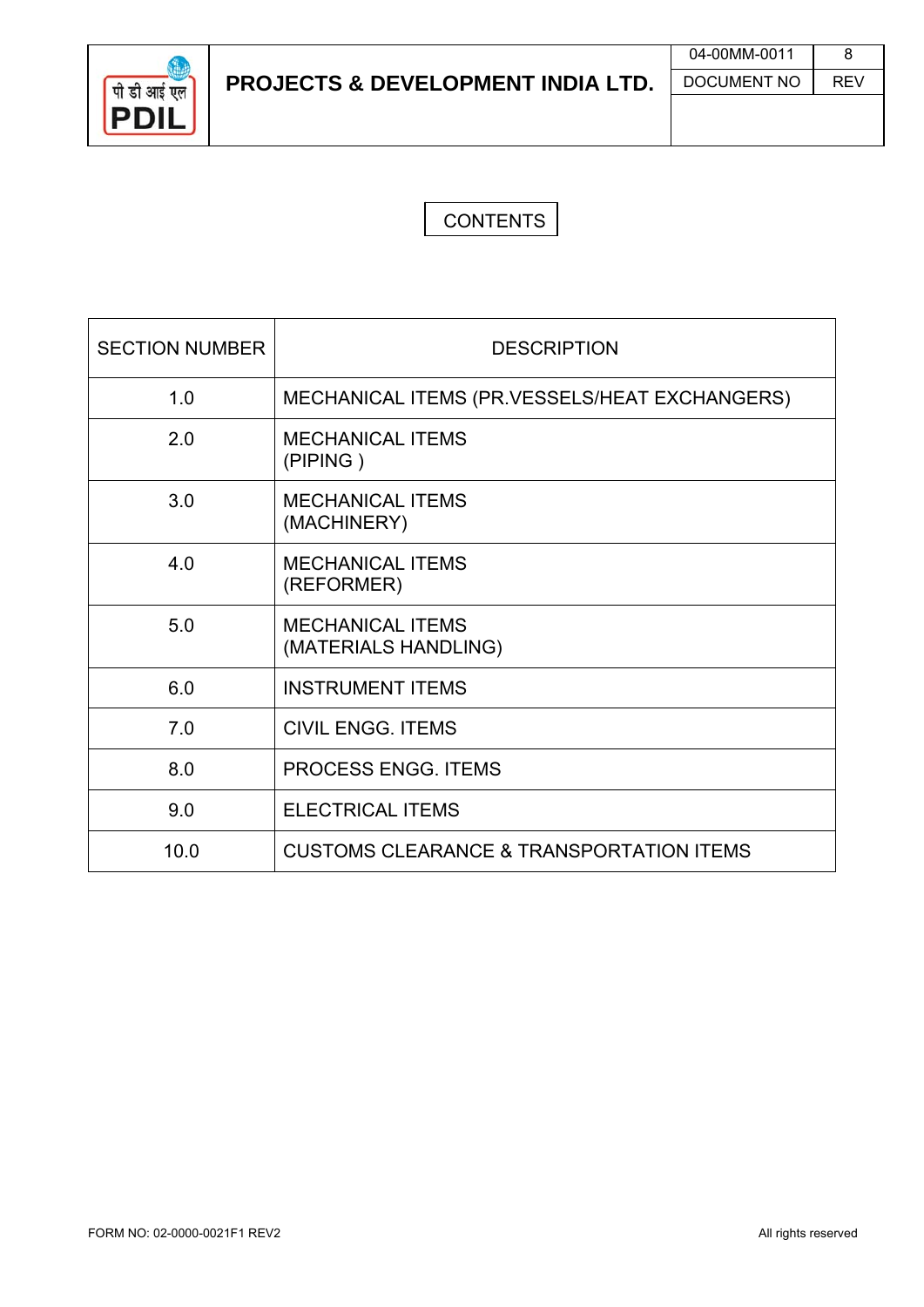

# **INDEX MECHANICAL (PV/HE) ITEMS**

#### **ITEMCODE ITEM DESCRIPTION Status**

| 1101   | <b>BOILERS</b>                                        |
|--------|-------------------------------------------------------|
| 110101 | <b>INDUSTRIAL &amp; POWER BOILERS</b>                 |
| 110103 | W.H. BOILER (RG/CG/SYNLOOP, STEAM SUP. & STEAM DRUMS) |
| 110104 | WASTE HEAT BOILER (SULPHURIC / NITRIC ACID ETC)       |
| 1102   | PRESSURE VESSELS, GAS HOLDERS, COLUMNS ETC.           |
| 110201 | AMMONIA CONVERTER (PRESSURE SHELL)                    |
| 110202 | <b>CONVERTER BASKET</b>                               |
| 110203 | <b>UREA REACTOR</b>                                   |
| 110204 | SECONDARY REFORMER, METHANATOR & OTHER REACTORS       |
| 110205 | VESSELS IN CS/AS/SS PRESSURE UPTO 10 Kg/cm2g          |
| 110206 | VESSELS IN CS/AS/SS PRESSURE 11 TO 60 Kg/cm2g         |
| 110207 | VESSELS IN CS/AS/SS PRESSURE ABOVE 60 Kg/cm2g         |
| 110208 | <b>TALL COLUMNS</b>                                   |
| 110209 | <b>SMALL COLUMNS</b>                                  |
| 110211 | VACUUM SEPARATOR, PRECONCENTRATOR FOR UREA PLANT      |
| 110212 | <b>LPG BULLETS</b>                                    |
| 110213 | <b>HORTON SPHERE</b>                                  |
| 110214 | <b>GAS HOLDERS</b>                                    |
| 110215 | DEARATORS (Vendor Design)                             |
| 1103   | <b>TANKS</b>                                          |
| 110301 | SHOP FABRICATED TANKS & NONCODED VESSELS              |
| 110302 | <b>STORAGE TANKS (Site Fabricated)</b>                |
| 110303 | <b>FLOATING ROOF TANKS</b>                            |
| 1104   | <b>TOWER INTERNALS</b>                                |
| 110401 | <b>METALLIC TOWER PACKINGS</b>                        |
| 110403 | TRAYS, DISTRIBUTORS & INTERNALS                       |
| 110404 | <b>DEMISTERS</b>                                      |
| 1105   | <b>HEAT EXCHANGERS</b>                                |
| 110501 | H.P. UREA STRIPPER                                    |

110502 H.P. CARBAMATE CONDENSER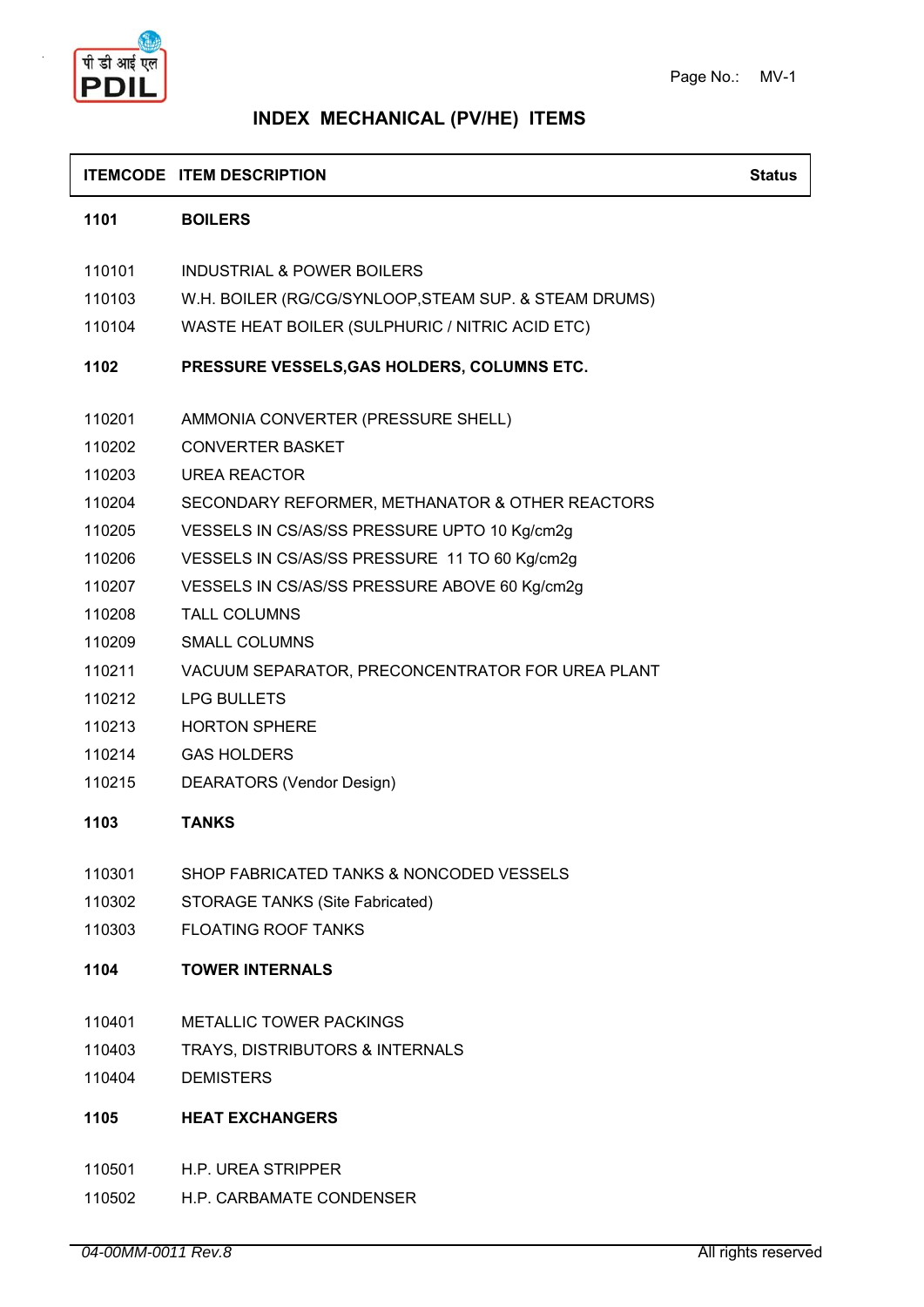

### **INDEX MECHANICAL (PV/HE) ITEMS**

| <b>ITEMCODE ITEM DESCRIPTION</b> | <b>Status</b> |  |
|----------------------------------|---------------|--|
|                                  |               |  |

- 110503 HEAT EXCHANGERS UPTO 30 Kg/cm2g
- 110504 HEAT EXCHANGERS 30 TO 60 Kg/cm2g
- 110505 HEAT EXCHANGERS ABOVE 60 Kg/cm2g
- 110506 EXCHANGERS AIRCOOLED/ FINNED TYPE
- 110507 PLATE TYPE HEAT EXCHANGERS
- 110508 SAMPLE COOLERS

#### **1106 FRP/PVC/RUBBER/GLASS/LEAD LINED TANKS & VESSELS AND LINING**

- 110601 FRP/PVC TANKS & VESSELS
- 110607 FRP/PVC LINING
- 110608 RUBBER LINING
- **1107 MISC ITEMS(PV/HE)**
- 110702 NITROGEN BOTTLES
- 110703 DISHED ENDS
- **1108 MECHANICAL CONTRACTORS**
- 110801 MECHANICAL WORKS(piping , machinery & equipment erection
- 110802 HEAVY LIFT
- 110803 HOT & COLD INSULATION OF EQUIPMENT & PIPING
- 110804 CAST IN-SITU TANK INSULATION
- 110805 CHEMICAL CLEANING
- 110806 EPOXY LINING
- 110807 PAINTING OF STRUCTURAL , EQUIPMENT & PIPING
- 110811 ONLY UNDERGROUND PIPING WORKS
- 110812 CROSS COUNTRY PIPELINE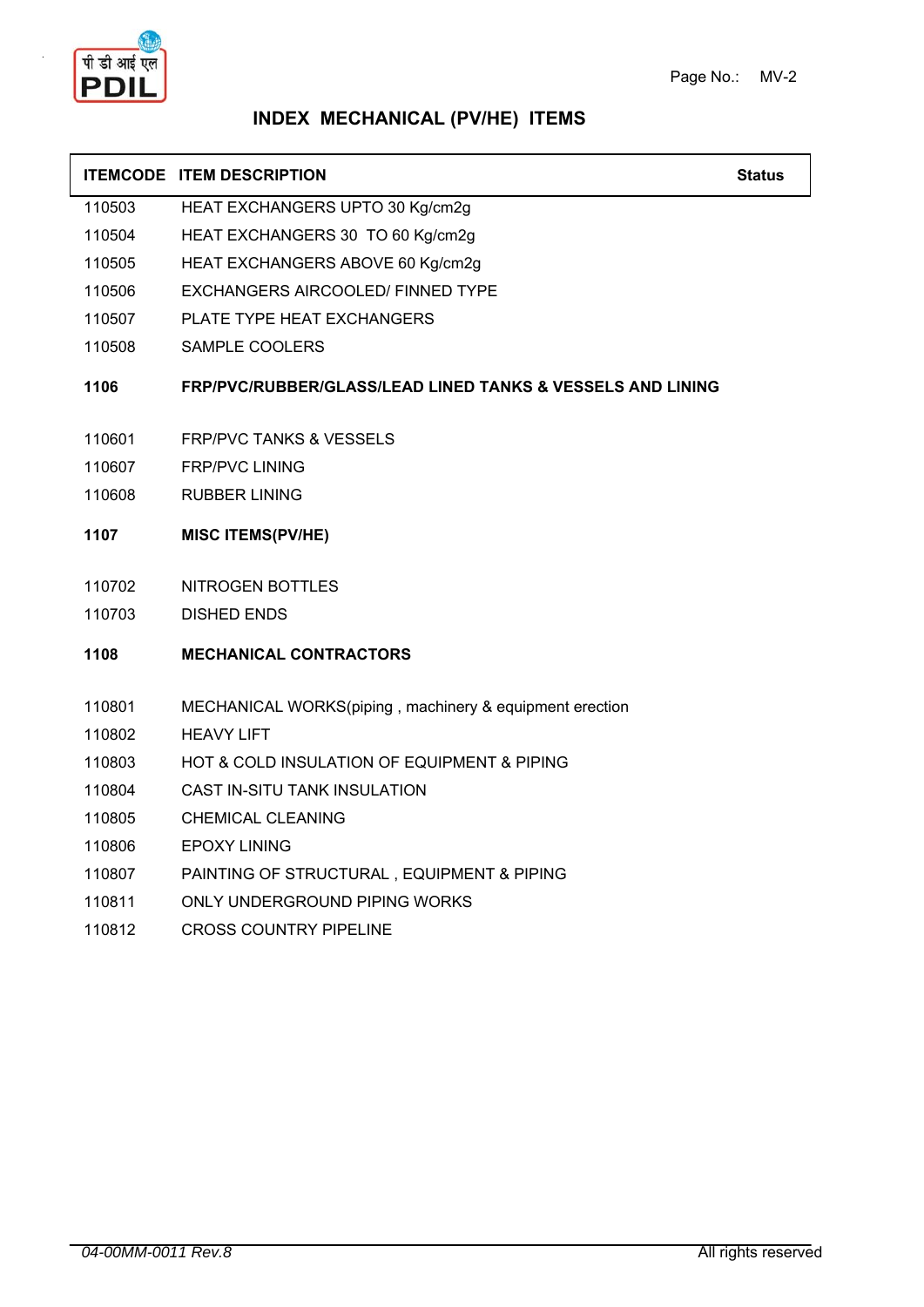

# **INDEX MECHANICAL (PIPING) ITEMS**

#### **ITEMCODE ITEM DESCRIPTION Status**

| 1201   | <b>PIPES, FITTINGS &amp; FLANGES</b>                     |
|--------|----------------------------------------------------------|
| 120101 | CS PIPES IS-1239 (BLACK & GI)                            |
| 120102 | CS WELDED PIPES IS-3589                                  |
| 120103 | CS WELDED PIPES TO API 5L SPIRAL/LONG. WELDED (SAW/EFSW) |
| 120104 | CS / AS / LTCS SEAMLESS PIPES                            |
| 120105 | <b>SS SEAMLESS/WELDED PIPES</b>                          |
| 120106 | <b>SS SEAMLESS TUBES</b>                                 |
| 120107 | <b>SS PIPES UREA GRADE</b>                               |
| 120110 | HDPE/ MDPE PIPES & PIPE FITTINGS                         |
| 120111 | <b>SS WELDED TUBES</b>                                   |
| 120113 | FITTINGS: CS/AS/SS SEAMLESS & FORGED                     |
| 120114 | FITTINGS: SS UREA GRADE                                  |
| 120115 | <b>FRP/PVC PIPE AND PIPE FITTINGS</b>                    |
| 120116 | <b>CAST IRON FITTINGS &amp; PIPES</b>                    |
| 120117 | <b>FORGED FLANGES</b>                                    |
| 120118 | <b>PLATE RING FLANGES</b>                                |
| 120119 | FITTINGS: CS/AS/SS WELDED                                |
| 120120 | PIPE COATINGS                                            |
| 1202   | <b>PIPING ACCESSORIES</b>                                |
| 120201 | STRAINERS (PERMANENT INCLUDING Y-TYPE)                   |
| 120202 | <b>STEAM TRAPS</b>                                       |
| 120203 | <b>SPRING SUPPORTS</b>                                   |
| 120204 | <b>FLAME ARRESTORS</b>                                   |
| 120205 | SPRAY NOZZLE ASSEMBLY                                    |
| 1203   | <b>VALVES</b>                                            |
| 120301 | GATE/GLOBE/CHECK VALVES CS/SS/AS < 900 Lbs               |
| 120302 | GATE/GLOBE/CHECK VALVES CS/SS/AS >=900 Lbs               |
| 120303 | BALL VALVES (SOFT SEATED)                                |
| 120304 | <b>BALL VALVES (METAL SEATED)</b>                        |
| 120305 | <b>BUTTERFLY VALVES</b>                                  |
| 120306 | <b>BLOWDOWN VALVES</b>                                   |
| 120307 | SAMPLING VALVES/ NEEDLE VALVES                           |
| 120308 | PLUG VALVES (NON LUBRICATED)                             |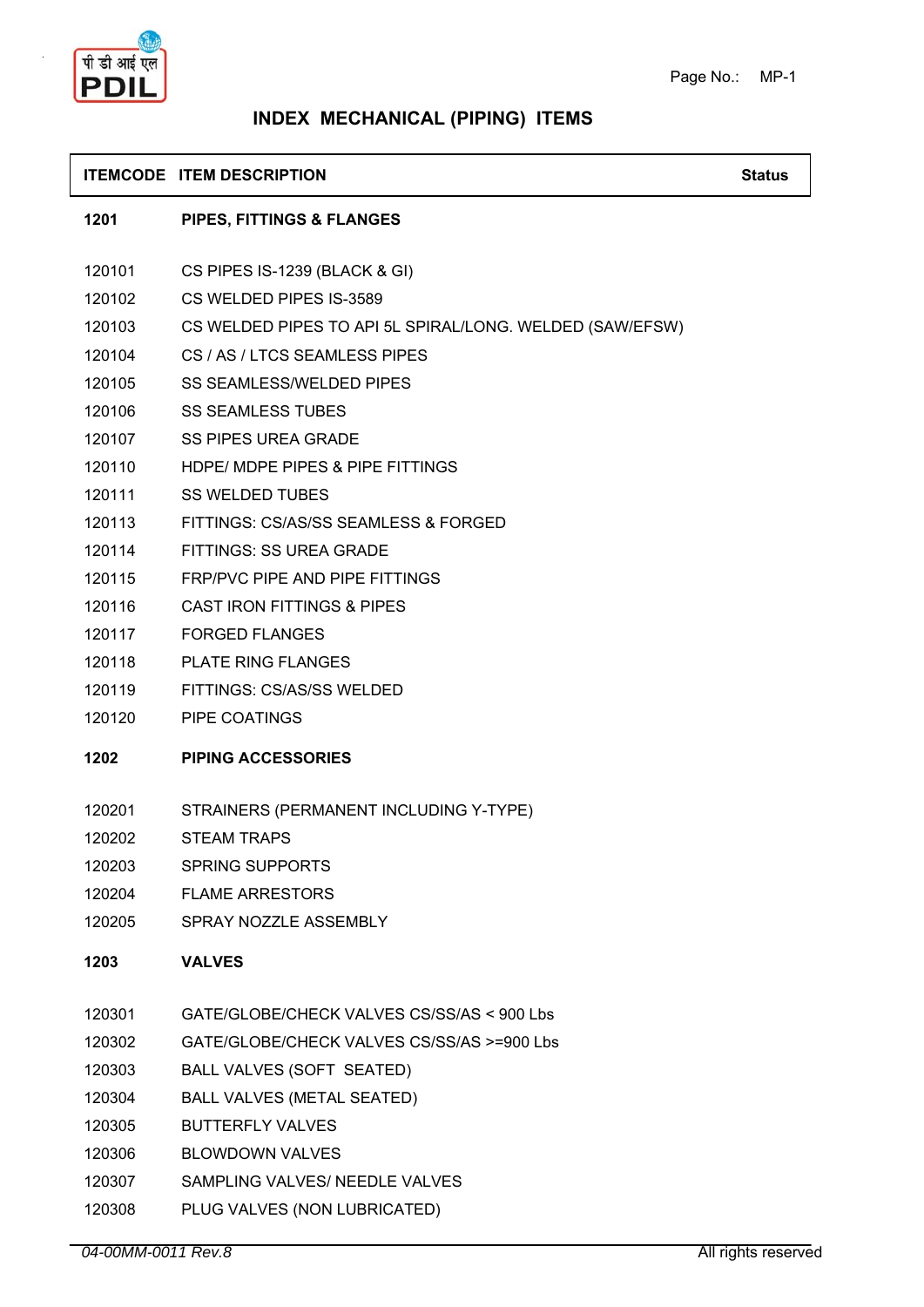

### **INDEX MECHANICAL (PIPING) ITEMS**

#### **ITEMCODE ITEM DESCRIPTION Status Status Status**

120309 PLUG VALVES (LUBRICATED)

- 120311 DIAPHRAGM VALVES / RUBBER LINED CHECK VALVES
- 120312 CAST IRON VALVES
- 120313 PVC/CPVC VALVES

#### **1204 GASKETS ,EXPANSION JOINTS & FASTNERS**

- 120401 ASBESTOS/RUBBER GASKETS
- 120402 SPIRALLY WOUND GASKETS
- 120403 LENS GASKETS & RING JOINT (METALLIC)
- 120405 EXPANSION JOINTS & BELLOWS
- 120406 FASTENERS

### **1205 FIRE FIGHTING SYSTEM AND ASSOCIATED ITEMS**

- 120501 FIRE FIGHTING SYSTEM
- 120503 HOSE PIPES(METALLIC) & CAM LOCK COUPLING
- 120504 HOSE PIPE (NON-METALLIC) & CAM LOCK COUPLING
- 120505 FIRE WATER PUMPS
- 120506 PORTABLE FIRE EXTINGUISHERS & FIRE FIGHTING CHEMICALS
- 120507 SMOKE / GAS DETECTOR
- 120508 FIRE FIGHTING EQUIPMENTS
- **1206 MARINE LOADING SYSTEM**
- 120601 MARINE LOADING ARM
- 120602 TRUCK/WAGON LOADING ARM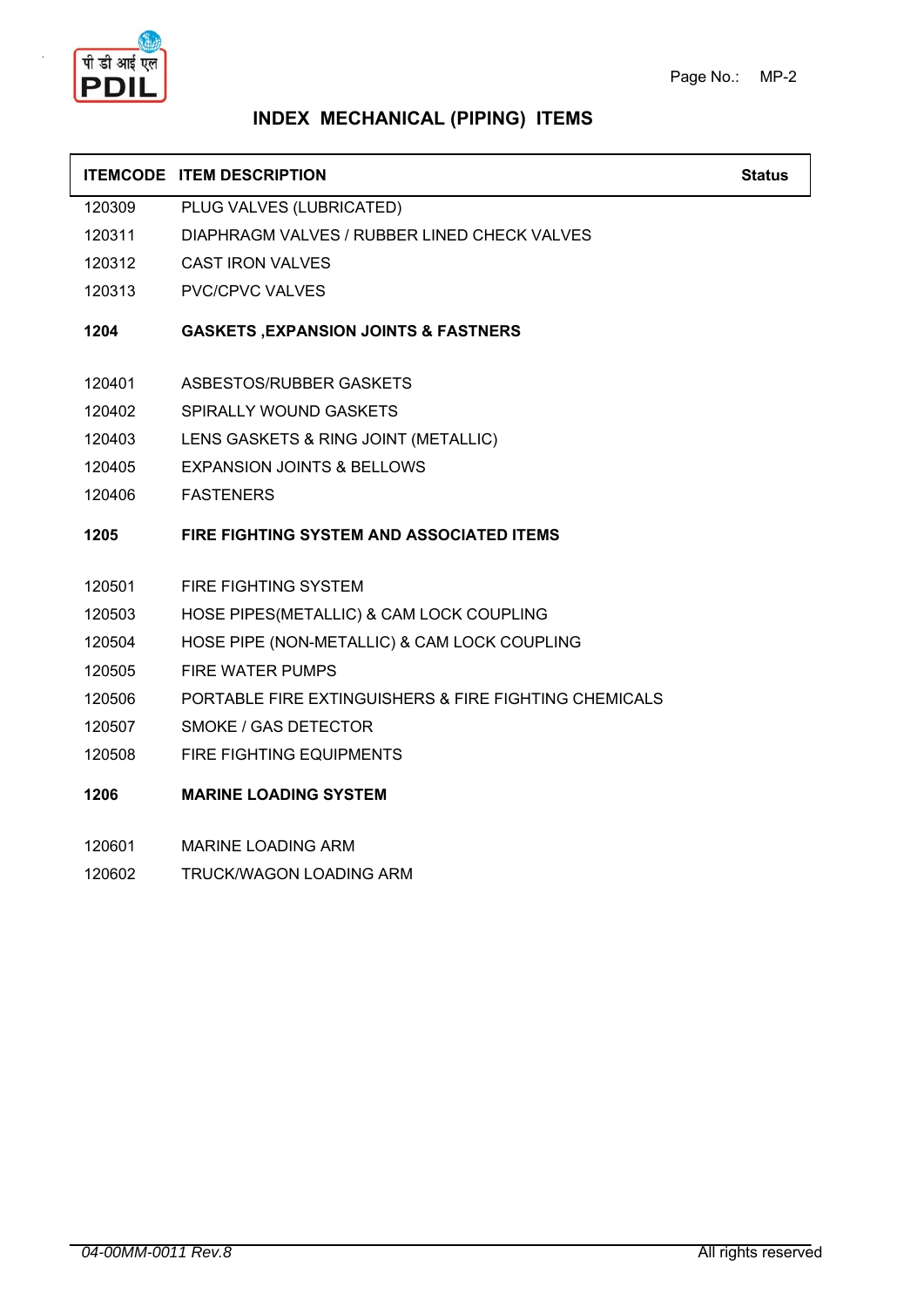

### **INDEX MECHANICAL (MACHINERY) ITEMS**

#### **ITEMCODE ITEM DESCRIPTION Status Status Status**

#### **1301 CENTRIFUGAL PUMPS (HORIZONTAL)**

- 130101 PUMPS FOR HP BFW SERVICE (ABOVE 60 KG/CM2 DISCH. PR.)
- 130102 PUMPS FOR SEMI LEAN SOLUTION
- 130103 PUMPS FOR HP REACTOR FEED (AMMONIA & CARBAMATE)
- 130104 PUMPS FOR UREA MELT
- 130105 PUMPS FOR CHEMICALS/ACID/ALKALI/BFW/CONDENSATE USE
- 130106 COOLING WATER PUMPS (HORIZONTAL)
- 130107 PUMPS FOR SLURRY SERVICE
- 130108 RUBBER LINED PUMPS
- 130109 POLY PROPYLENE PUMPS/FRP PUMPS
- 130110 PUMPS FOR UTILITY SERVICES
- 130111 DIAPHRAGM PUMPS
- 130112 BARREL PUMPS

#### **1302 CENTRIFUGAL PUMPS (VERTICAL)**

- 130201 PUMPS FOR VERY LOW NPSH REQUIREMENTS (AMM./NAPTHA )
- 130203 PUMPS FOR COOLING WATER SERVICE (VERTICAL)
- 130204 DEEP TUBEWELL PUMPS
- 130205 VERTICAL CAN PUMPS
- 130206 CENTRIFUGAL MONOBLOCK PUMP SET
- 130207 POT/CAN MOUNTED AND INTANK SUBMERGED MOTOR CRYOGENIC
- 130208 SUMP PUMPS
- **1303 RECIPROCATING / ROTARY PUMPS**
- 130301 PUMPS FOR REACTOR FEED(AMMONIA & CARBAMATE)
- 130302 PUMPS FOR CHEMICAL DOSING / METERING
- 130303 PUMPS FOR MISC. SERVICE
- 130304 ROTARY PUMPS /SCREW PUMPS

#### **1304 CENTRIFUGAL COMPRESSORS**

- 130401 COMPRESSOR FOR HP SERVICE (SYN.GAS,CO2,NG ETC.)
- 130402 COMPRESSOR FOR MP SERVICE (PROCESS AIR,REF.,CO2,N2,NG)
- 130403 BOOSTER COMPRESSOR FOR CO2 & N2
- 130404 COMPRESSOR FOR INSTRUMENT AIR SERVICE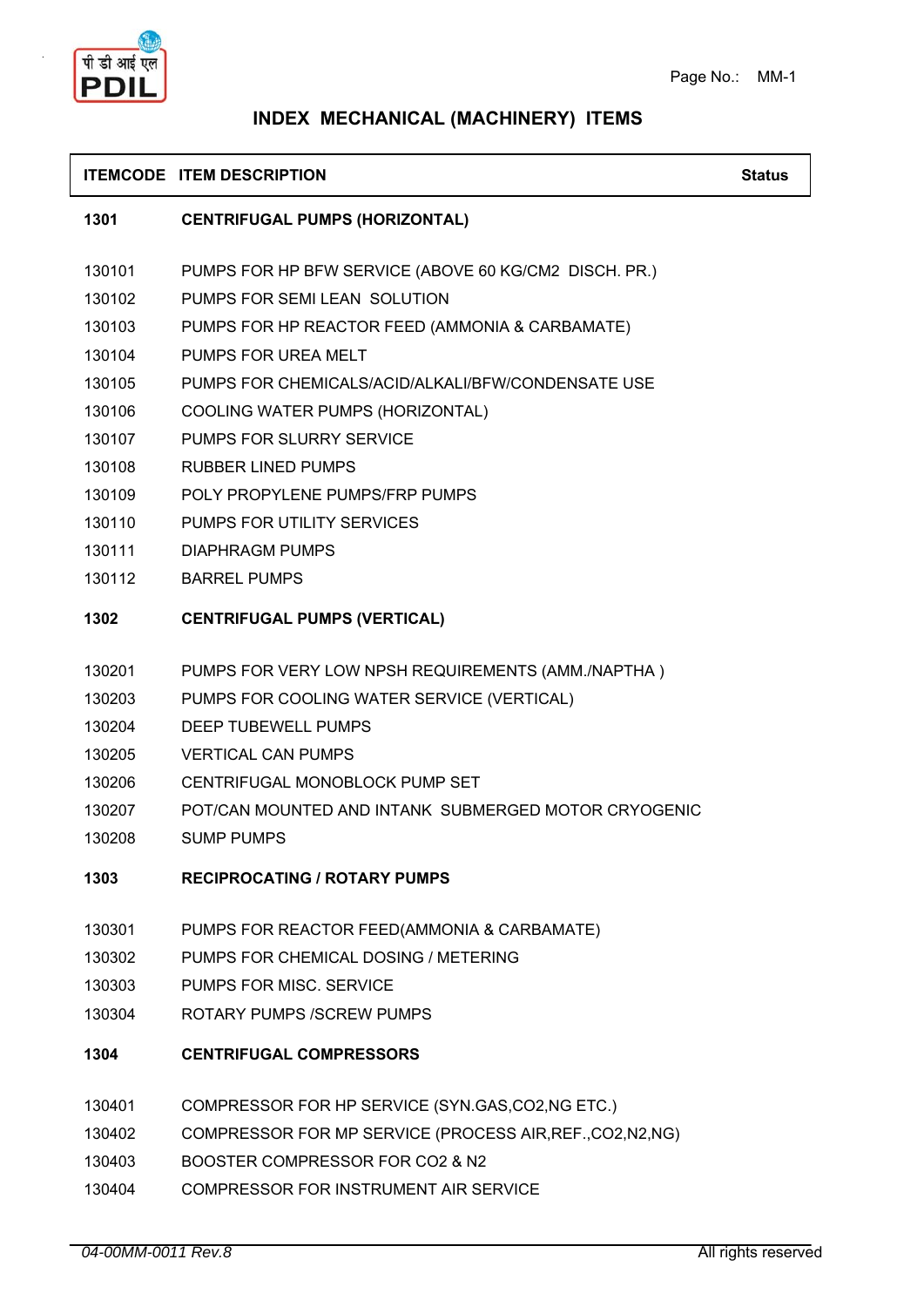

### **INDEX MECHANICAL (MACHINERY) ITEMS**

#### **ITEMCODE ITEM DESCRIPTION Status Status Status**

**1305 RECIPROCATING COMPRESSOR/SCREW COMPRESSOR/VACCUM**

- 130501 RECIPROCATING COMPRESSOR
- 130502 PASSIVATION AIR COMPRESSOR FOR HP STRIPPER
- 130504 SCREW COMPRESSOR
- 130505 VACCUM PUMPS AND COMPRESSORS
- 130506 DIAPHRAGM COMPRESSOR
- 130507 ROTARY COMPRESSOR
- **1306 TURBINE / BLOWERS**
- 130601 STEAM TURBINE UPTO 3 MW
- 130602 STEAM TURBINE ABOVE 3 MW
- 130603 GAS TURBINE
- 130604 HEAT RECOVERY STEAM GENERATION FOR GAS TURBINE
- 130605 FANS & BLOWERS
- **1307 MISCELLANEOUS EQUIPMENTS**
- 130701 AGITATORS/ MIXERS
- 130702 FILTERS & SEPARATORS
- 130703 PROCESS EJECTORS
- 130704 COUPLINGS
- 130705 ARC VALVES
- 130706 AXIAL FLOW PUMPS

### **1309 AIR CONDITIONING**

- 130901 AIR CONDITIONING SYSTEM
- 130902 POLLUTION CONTROL EQUIPMENT
- 130903 REFRIGERATION SYSTEMS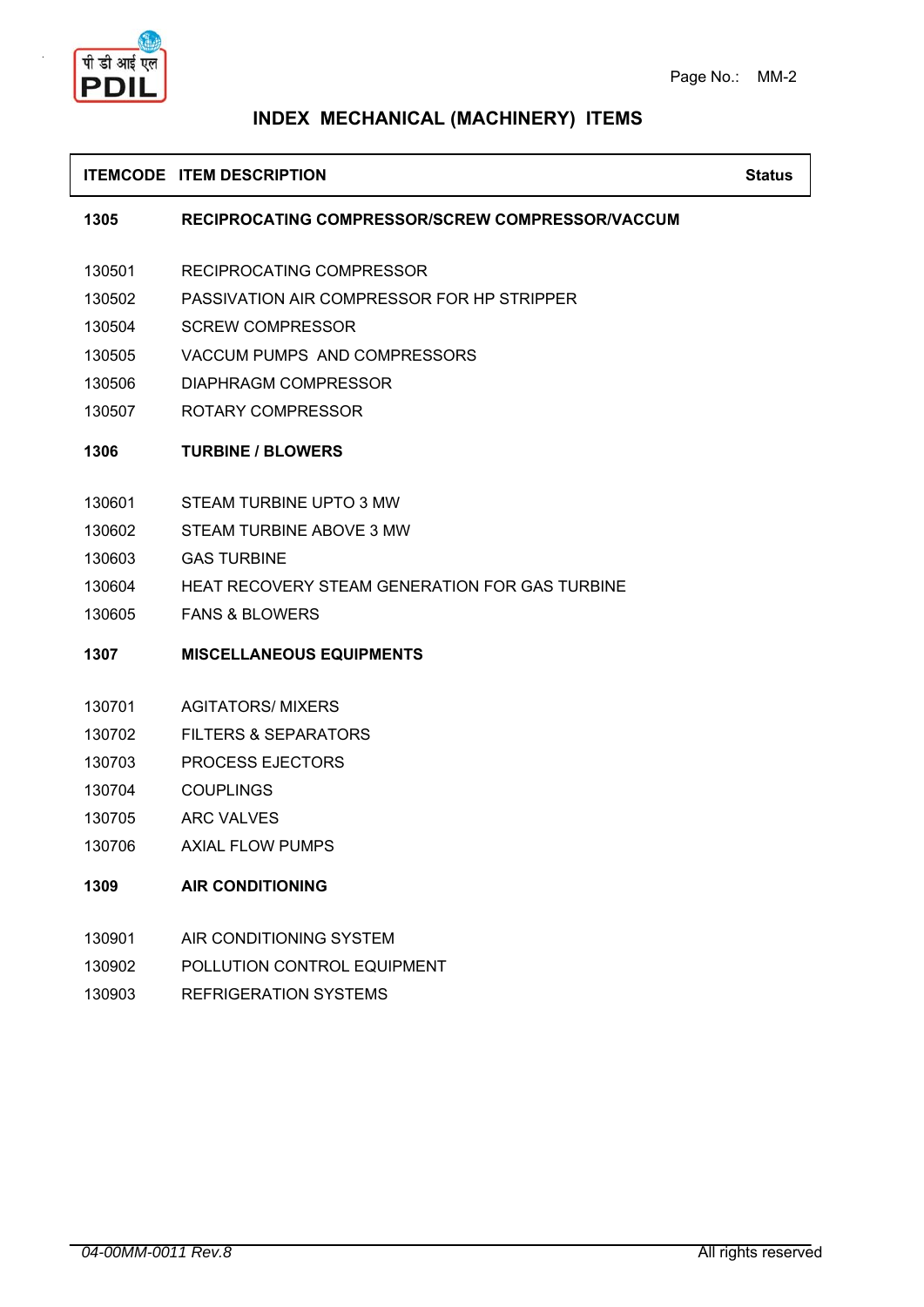

# **INDEX MECHANICAL (REFORMER) ITEMS**

#### **ITEMCODE ITEM DESCRIPTION Status**

| 1401   | <b>PRIMARY REFORMER PACKAGE AND ASSOCIATED ITEMS</b>       |
|--------|------------------------------------------------------------|
| 140101 | COMPLETE REFORMER PACKAGE                                  |
| 140102 | COMPLETE REFORMER PACKAGE EXCEPT FREE ISSUE OF MATLS.      |
| 140103 | FIRE HEATER PACKAGE                                        |
| 140104 | CATALYST TUBES / REFORMER TUBES                            |
| 140105 | <b>BURNERS</b>                                             |
| 140107 | <b>REFRACTORIES (BRICKS)</b>                               |
| 140108 | REFRACTORIES (CERAMIC FIBRES)                              |
| 140109 | HOT COLLECTOR & OUTLET PIGTAIL                             |
| 140110 | INLET PIGTAIL & INLET DISTRIBUTOR                          |
| 140111 | W.H. RECOVERY COILS & TUBE MATL FOR W.H.R. & FIRED HEATERS |
| 140113 | COMBUSTION AIR PRE-HEATER                                  |
| 140114 | <b>ID/FD FAN SET</b>                                       |

- 140115 STATIC CASTINGS (TUBE SHEET / FITTINGS)
- 140116 FINNED TUBES / STUDDED TUBES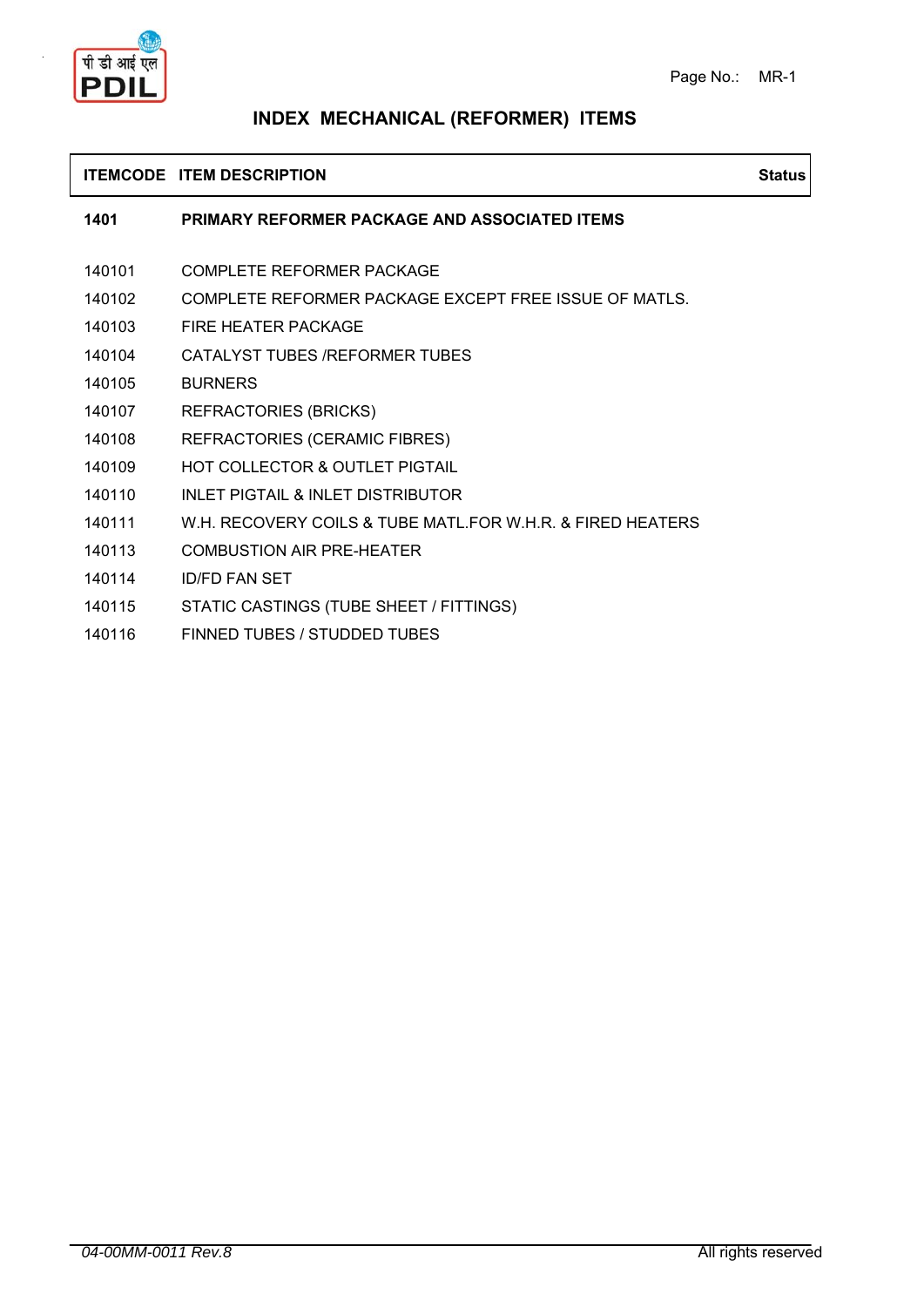

# **INDEX MECHANICAL (MATERIAL HANDLING) ITEMS**

### **ITEMCODE ITEM DESCRIPTION Status Status**

|        | 1501 MATERIAL HANDLING PACKAGES                   |
|--------|---------------------------------------------------|
|        | 150101 UREA HANDLING SYSTEM                       |
|        | 150102 RAW MATL / COAL HANDLING SYSTEM            |
|        | 150103 ASH HANDLING SYSTEM                        |
|        | 150104 PNEUMATIC HANDLING SYSTEM                  |
|        | 150105 AUTOMATIC BAGGING & PACKING                |
|        | 150106 PALLETIZER                                 |
|        | 1502 CONVEYORS & RELATED EQPTS/ITEMS              |
|        | 150201 BELT CONVEYOR                              |
|        | 150202 SCREW CONVEYOR                             |
|        | 150203 PIPE CONVEYORS                             |
|        | 150204 CONVEYOR BELTING                           |
|        | 150205 BUCKET ELEVATOR                            |
|        | 150206 CONTINOUS BELT WEIGHER                     |
|        | 150207 BELT CONVEYOR COMPONENTS(IDLERS & PULLEYS) |
|        | 150208 EXTERNAL BELT CLEANER                      |
|        | 150209 SKIRT BOARD SEALING SYSTEM                 |
|        | 150210 PRILLING BUCKETS FOR UREA, AN & ANP        |
| 1503   | <b>BAGGING &amp; LOADING / DESPATCH EQPTS.</b>    |
|        | 150301 WEIGHING CUM TIPPING MACHINE (BAGGING M/C) |
|        | 150302 BAG STITCHING MACHINE                      |
| 150303 | <b>BIG BAG FILLING MACHINE</b>                    |
| 150304 | <b>WAGON LOADERS &amp; TRUCK LOADERS</b>          |
| 150305 | <b>FILLED BAG DIVERTOR</b>                        |
| 150306 | BULK LOADING / UNLOADING SYSTEM & SPOUT           |
| 1504   | OTHER MATERIAL HANDLING EQUIPMENTS                |
| 150401 | CRUSHERS & VIBRATING SCREENS                      |
| 150402 | E.O.T. CRANES                                     |
| 150403 | <b>H.O.T CRANES</b>                               |
| 150404 | <b>ELECTRIC HOISTS</b>                            |
| 150405 | CHAIN PULLEY BLOCKS/CHAIN HOISTS                  |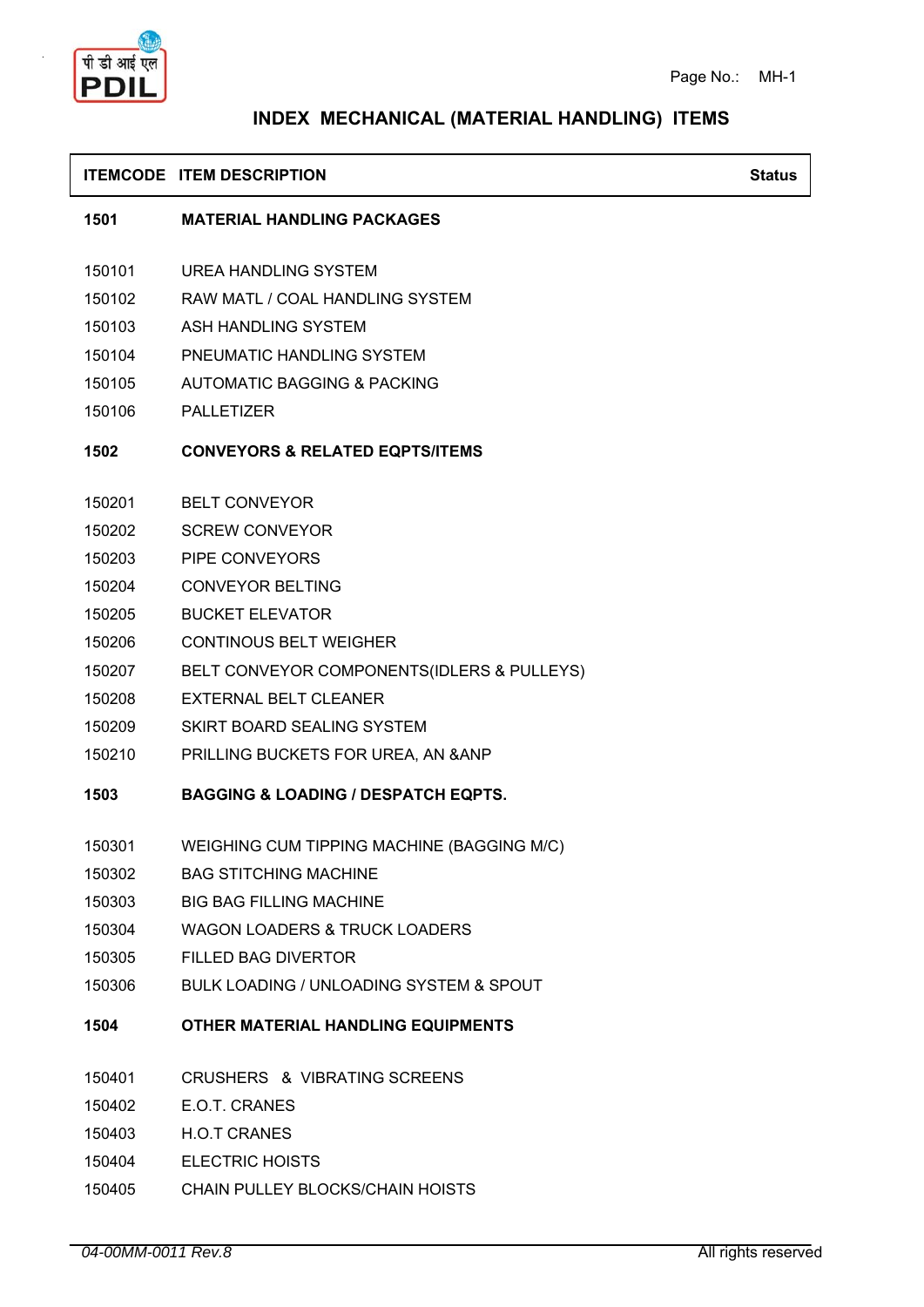

### **INDEX MECHANICAL (MATERIAL HANDLING) ITEMS**

### **ITEMCODE ITEM DESCRIPTION Status**

150406 RAIL/ROAD WEIGH BRIDGE

150407 JIB CRANE

150408 DUST EXTRACTION SYSTEM

**1508 LPG CHAIN CONVEYOR SYSTEM & INLINE EQUIPMENTS**

- 150801 LPG CHAIN CONVEYOR SYSTEM & INLINE EQUIPMENTS
- 150802 LPG CAROUSAL
- 150803 LPG AIR COMPRESSOR
- 150804 DG SET FOR LPG BOTTLING PLANT
- 150805 WEIGHBRIDGE (WEIGHING MACHINE)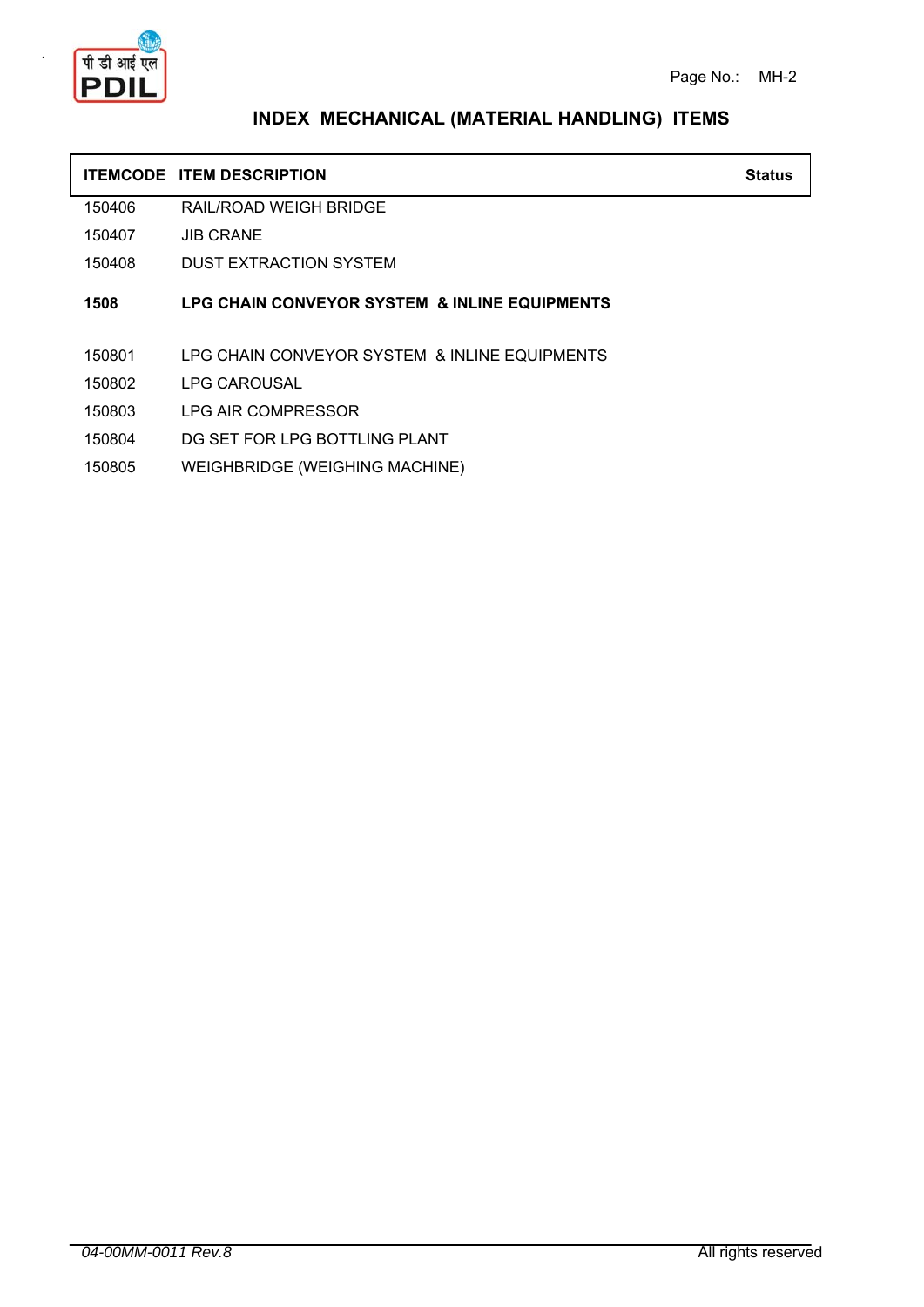

#### **ITEMCODE ITEM DESCRIPTION Status Status Status**

#### **3101 ANALYSERS**

- 310101 GAS ANALYSERS(IR,Thermal Conductivity, Paramagnetic)
- 310102 pH , CONDUCTIVITY& ORP ANALYSER
- 310103 TRACE ANALYSER / ION SELECTIVE
- 310104 SOx / NOx ANALYSER
- 310105 MASS SPECTROMETER
- 310106 GAS CHROMATOGRAPH
- 310107 FLUE GAS ANALYSER (ZrO2 Type)
- 310108 H2S / TOTAL SULPHUR ANALYSERS
- 310109 SYSTEM HOUSE ANALYSERS
- 310110 DENSITY ANALYSERS
- 310111 MOISTURE ANALYSERS
- 310113 GAS & FIRE DETECTION SYSTEM
- 310114 AIR QUALITY MONITORING SYSTEM
- 310115 SAMPLE HANDLING SYSTEM

#### **3102 FLOW INSTRUMENTS**

- 310201 FLOW ELEMENT:ORIFICE/VENTURI/ FLOW NOZZLE
- 310202 PITOT TUBE / ANNUBAR
- 310203 ROTAMETERS
- 310204 MASS FLOW METER (CORIOLIS TYPE)
- 310205 TURBINE FLOW METER
- 310206 VORTEX METER
- 310207 PD METER
- 310208 MAGNETIC FLOW METER
- 310209 INSERTION TYPE FLOW METER
- 310210 ULTRASONIC FLOW METER
- 310211 ORIFICE METER
- 310212 METERING SKID
- **3103 PRESSURE INSTRUMENTS**
- 310301 PRESSURE GAUGES
- 310302 VOL. SEAL PR. GAUGES
- 310303 LOCAL D/P INDICATORS
- 310304 PRESSURE & D/P TRANSMITTERS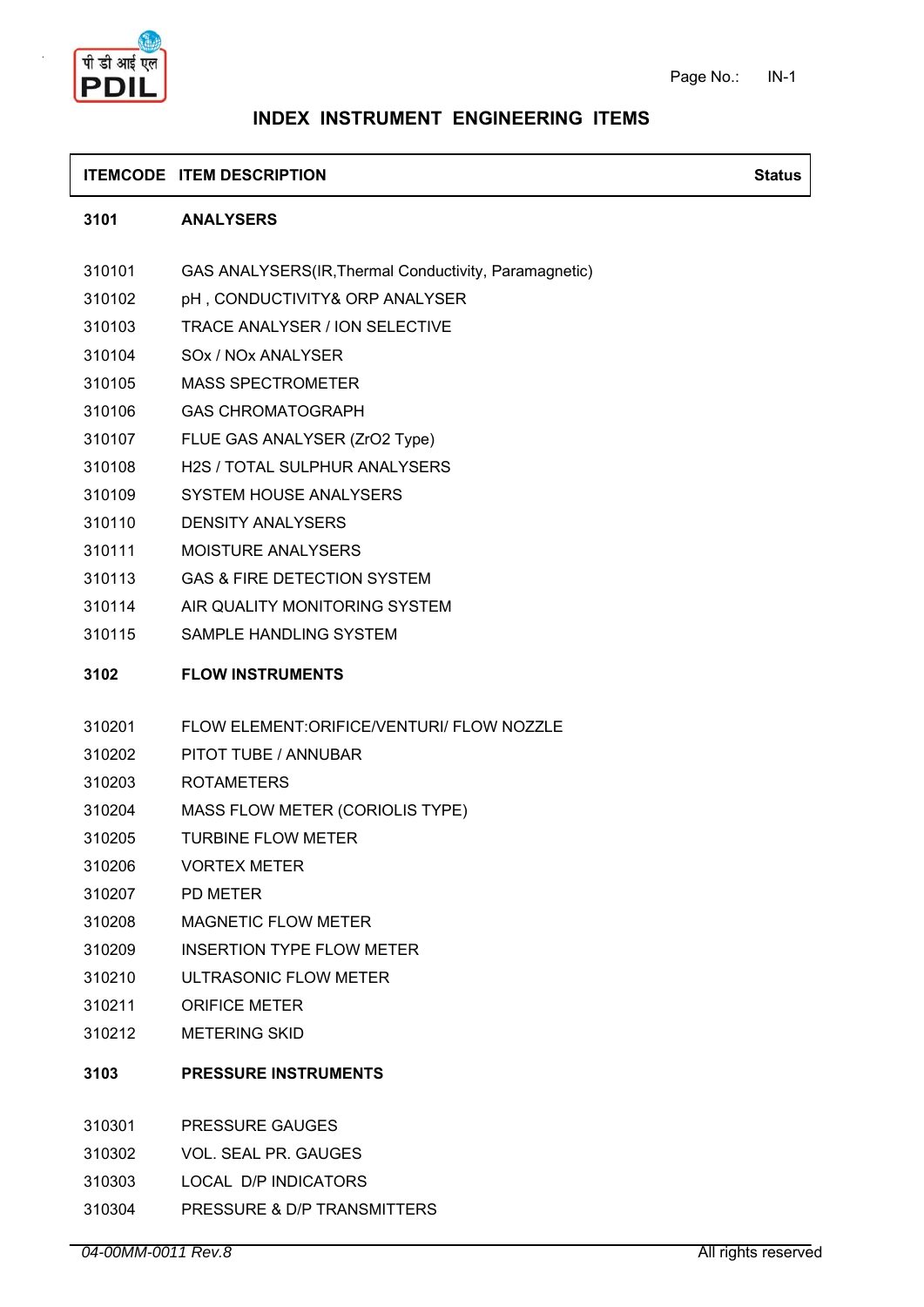

#### **ITEMCODE ITEM DESCRIPTION Status Status Status**

| 310305 | VOL. SEAL PR./DP TRANSMITTER |  |
|--------|------------------------------|--|
|--------|------------------------------|--|

- 310310 PRESSURE & D/P SWITCHES INCLUDING VOL. SEAL
- 310311 VOL. SEAL PRESSURE.&DP SWITCHES (UREA SERVICE)

#### **3104 LEVEL INSTRUMENTS**

- 310401 TRANSPARENT/ REFLEX / BICOLOR MAG.LEVEL GAUGES
- 310402 LEVEL SWITCHES (FLOAT & DISPLACER TYPE)
- 310403 DISPLACER TYPE LEVEL TRANSMITTERS
- 310404 NUCLEONIC LEVEL TRANSMITTER
- 310405 CAPACITANCE TYPE LEVEL TRANSMITTER
- 310406 TANK LEVEL INSTRUMENTS
- 310408 RESITIVE ELECTRODE TYPE LEVEL INSTRUMENT
- 310409 SPECIAL LEVEL SWITCHES (VIBRATION FORK/RF ADMITTANCE)
- 310410 ULTRASONIC LEVEL TRANSMITTER
- 310411 TANK FARM MANAGEMENT
- 310412 GUIDED WAVE RADAR
- 310413 NUCLEONIC DENSITY METER
- **3105 TEMPERTURE INSTRUMENTS**
- 310501 TEMPERATURE ELEMENTS (THERMOCOUPLE, RTD)
- 310502 BIMETALLIC THERMOMETER
- 310503 DIAL THERMOMETER (Hg in Steel/Glass)
- 310504 RADIATION PYROMETER
- 310505 TEMPERATURE TRANSMITTER
- 310506 TEMPERATURE SWITCHES

#### **3106 CONTROL VALVES**

- 310601 GATE/PLUG VALVES
- 310602 GLOBE / ANGLE VALVES
- 310603 BALL VALVES
- 310604 BUTTERFLY VALVES
- 310605 SAUNDERS (PINCH) VALVES
- 310606 SOLENOID VALVES
- 310607 PRDS & SPRAY NOZZLE,VENT VALVES upto 2500#
- 310611 ELECTRIC ACTUATOR
- 310613 AIR FILTER REGULATOR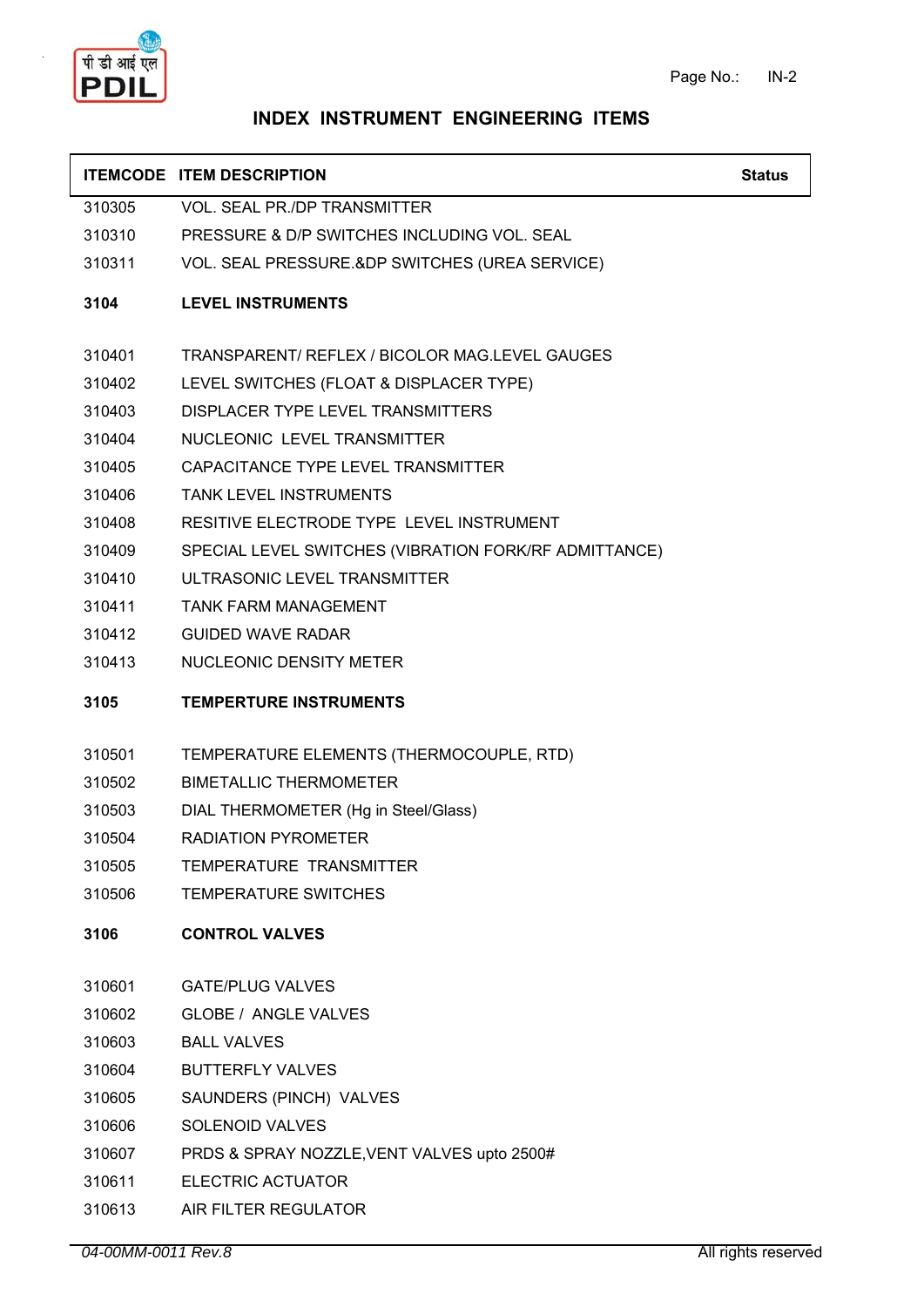

| <b>ITEMCODE ITEM DESCRIPTION</b> | <b>Status</b> |
|----------------------------------|---------------|
|                                  |               |

- 310614 LIMIT/PROXIMITY SWITCHES
- 310615 VALVE ACTUATOR (PNEUMATIC / ROTARY)
- 310616 SELF ACTUATED PRESSURE CONTROL VALVES
- 310617 SLAM SHUT OFF VALVE
- 310618 ELECTROPNEUMATIC POSITIONER
- 310619 TURBINE BYPASS VALVES
- 310620 DESUPERHEATERS
- 310621 PRESSURE REDUCING STATION
- 310622 PRESSURE REGULATOR

#### **3107 SAFETY DEVICES**

- 310701 SAFETY VALVES & THERMAL RELIEF VALVES upto 2500#
- 310703 VACUUM BREAKERS
- 310704 RUPTURE DISCS
- 310705 PILOT RELIEF VALVES
- 310706 LOW PRESSURE RELIEF VALVES
- 310708 FLAME ARRESTOR

#### **3108 CONTROL SYSTEM & ACCESSORIES**

- 310801 CONTROL PANEL
- 310802 PANEL ACCESS. ( Relay,Switch,Lamp,Terminal,Push Button)
- 310803 PROGRAMABLE LOGIC CONTROLLER
- 310804 DISTRIBUTED CONTROL SYSTEM
- 310805 MULTIPLEXER / REMOTE I/O
- 310806 RECEIVER INSTRUMENTS (INDICATOR,CONTROLLER,RECORDER)
- 310807 ALARM ANNUNCIATOR
- 310808 BARRIER/ISOLATOR/TRIP AMPLIFIER
- 310809 TEMPERATURE SCANNER
- 310810 CCTV / ACCESS SYSTEM
- 310815 MISCELLENOUS ITEMS (RTU / SCADA ETC)
- 310816 ENERGY METER
- 310821 SURGE PROTECTION DEVICES
- 310824 WIRING DUCTS
- 310825 DIN RAIL
- 310826 INTERFACE MODULE
- 310827 CABLE CONNECTOR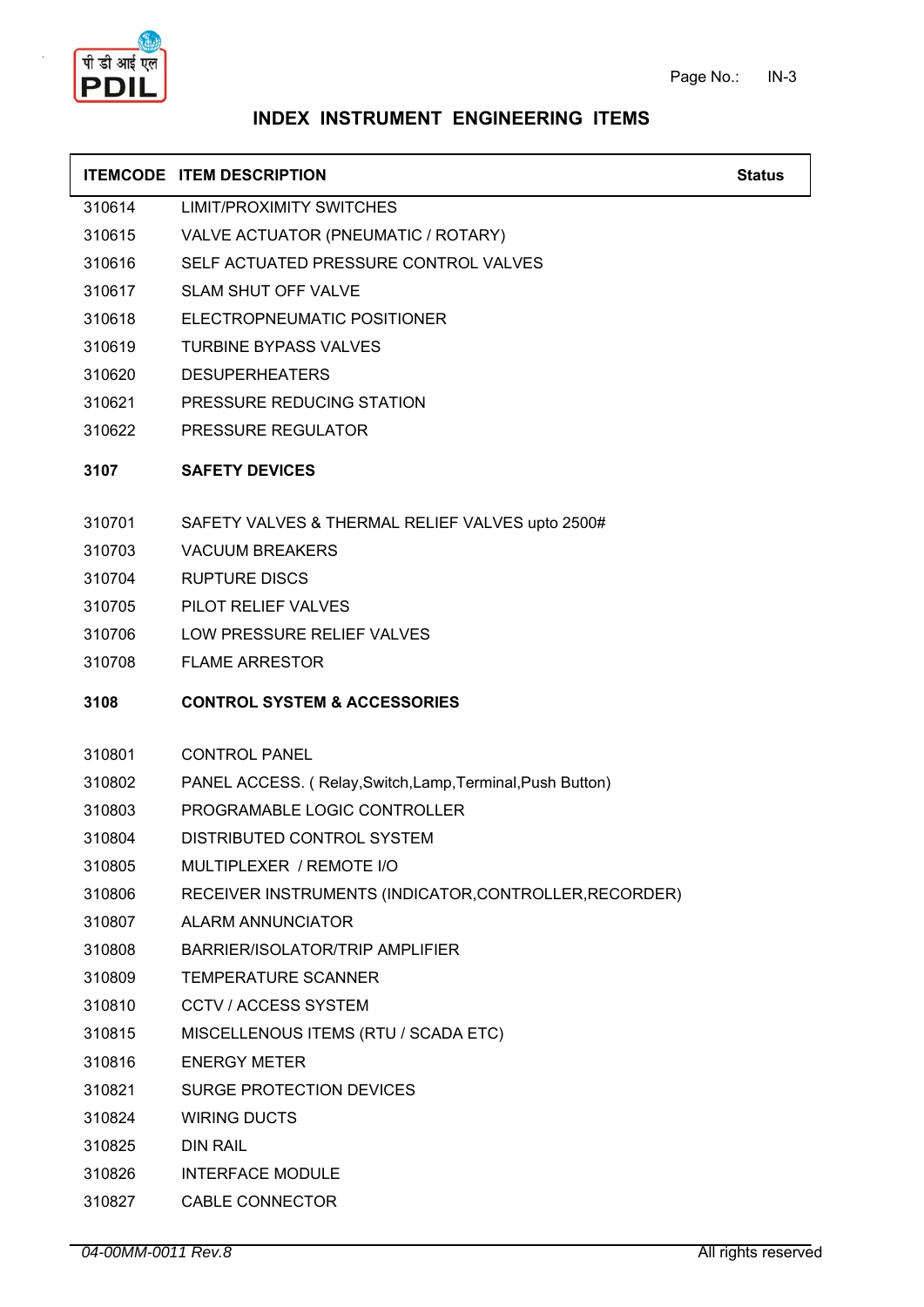

|        | <b>ITEMCODE ITEM DESCRIPTION</b>             | <b>Status</b> |
|--------|----------------------------------------------|---------------|
| 310828 | ADVANCE PROCESS CONTROL SYSTEM               |               |
| 3109   | <b>PUMP &amp; COMPRESSOR INSTRUMENTS</b>     |               |
| 310901 | MACHINE MONITORING SYSTEM                    |               |
| 310902 | <b>SPEED INDICATOR</b>                       |               |
| 310903 | <b>ANTI SURGE CONTROLLER</b>                 |               |
| 3110   | <b>BURNER INSTRUMENTATION</b>                |               |
| 311001 | <b>BURNER MANAGEMENT SYSTEM</b>              |               |
| 311002 | FURNACE CAMERA, HEATER, THREMAL IMAGER       |               |
| 3111   | <b>TERMINAL AUTOMATION</b>                   |               |
| 311101 | TERMINAL AUTOMATION SYSTEM                   |               |
| 3115   | <b>OTHER INSTRUMENTS</b>                     |               |
| 311501 | <b>I/P CONVERTER</b>                         |               |
| 3116   | <b>ERECTION MATERIALS</b>                    |               |
| 311601 | <b>INSTRUMENT POWER &amp; CONTROL CABLES</b> |               |
| 311602 | <b>EXTENSION &amp; COMPENSATING CABLES</b>   |               |
| 311603 | SPECIAL CABLES (FOUNDATION FIELD BUS CABLES) |               |
| 311606 | CABLE TRAYS & ACCESSORIES (AL./GI)           |               |
| 311607 | MULTI TRANSIT INLET SYSTEM                   |               |
| 311608 | <b>JUNCTION BOX &amp; CABLE GLAND</b>        |               |
| 311615 | <b>CS SEAMLESS PIPES</b>                     |               |
| 311616 | <b>SS SEAMLESS PIPES</b>                     |               |
| 311617 | <b>SS TUBES</b>                              |               |
| 311618 | PIPE FITTINGS                                |               |
| 311619 | <b>COMPRESSION FITTINGS</b>                  |               |
| 311620 | <b>INSTRUMENT MINIATURE VALVES</b>           |               |
| 311621 | PURGE ROTAMETER                              |               |
| 311622 | AIR HEADER/ADPOT                             |               |
| 311623 | <b>CONDENSATE POT</b>                        |               |
| 311624 | <b>VALVE MANIFOLDS</b>                       |               |
| 311626 | <b>CALIBRATION EQUIPMENT &amp; SERVICES</b>  |               |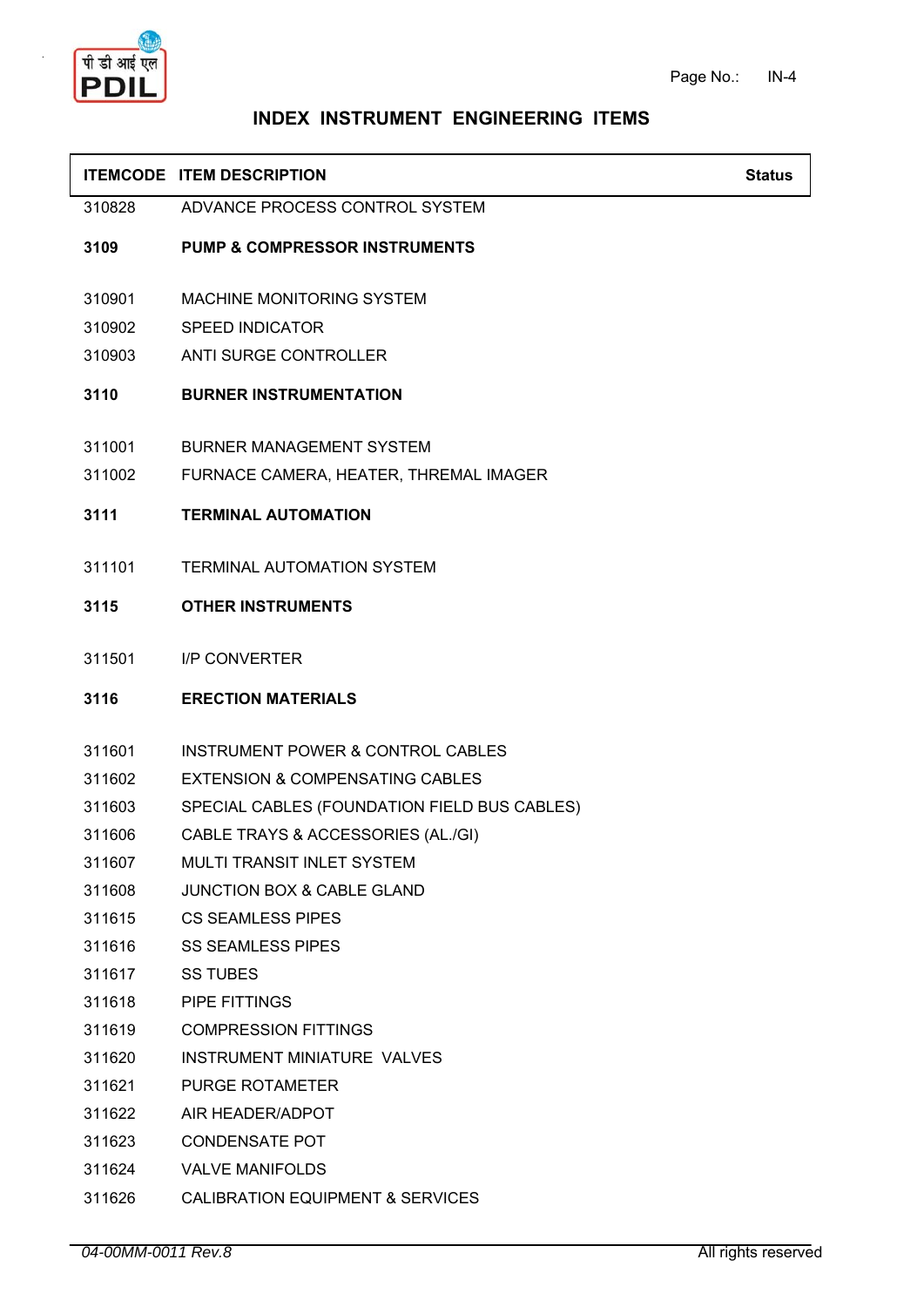

#### **ITEMCODE ITEM DESCRIPTION Status**

311627 ENCLOSURES

#### **3117 INSTRUMENT CONTRACTOR**

311701 INSTRUMENT CONTRACTOR FOR INST. CONSTRUCTION/ERECTION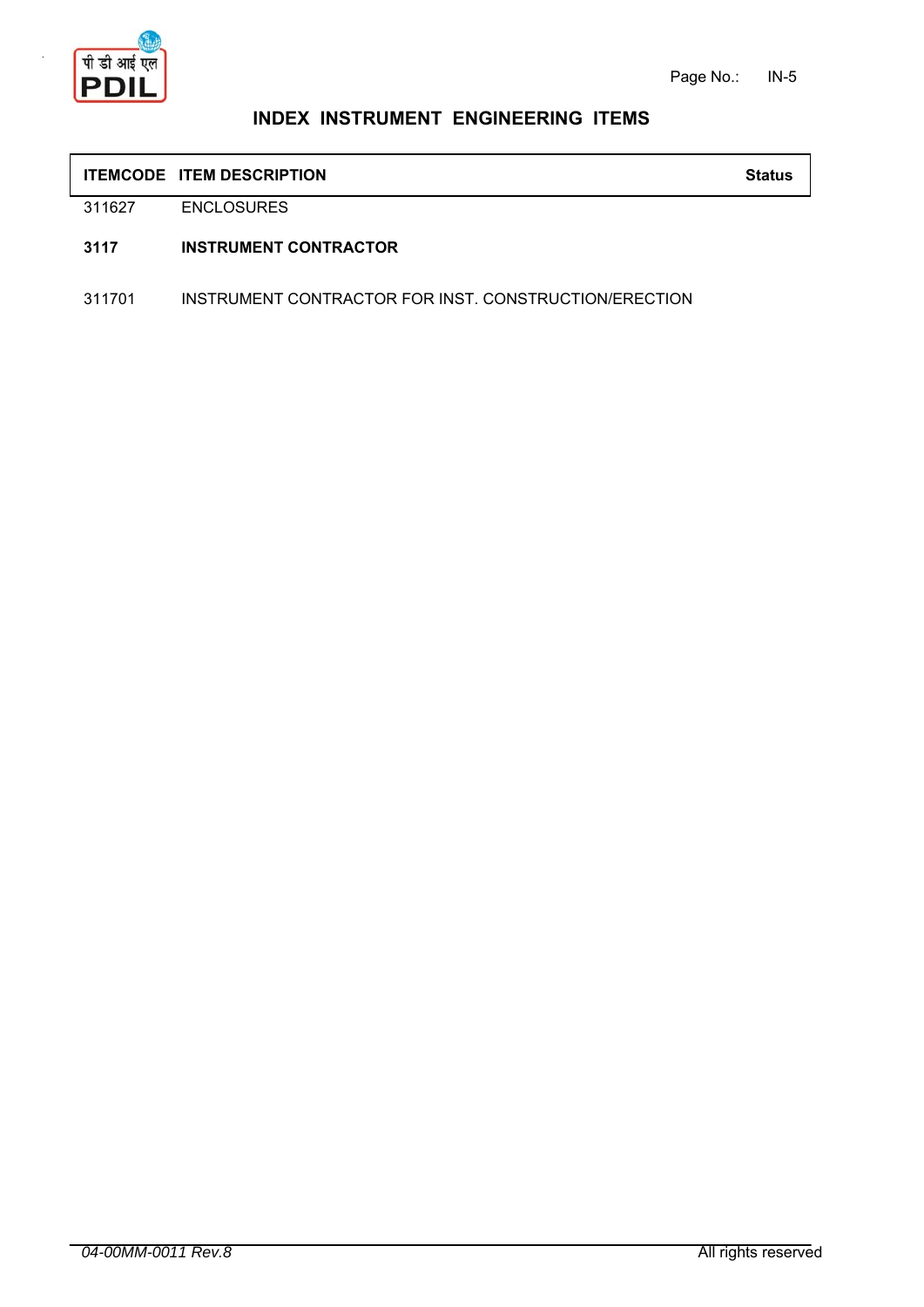



### **INDEX CIVIL ENGINEERING ITEMS**

#### **ITEMCODE ITEM DESCRIPTION Status**

#### **6102 CIVIL CONTRACTS**

| 610201 | <b>PILING</b>                                      |
|--------|----------------------------------------------------|
| 610202 | PRILLING TOWER(UREA) (using slip from technique)   |
| 610203 | CHIMNEY (using slip form technique)                |
| 610204 | SILO(parabolic or a type)                          |
| 610205 | <b>WORKS CIVIL &amp;STRUCTURAL</b>                 |
| 610206 | UNDERGROUND PIPING WORKS (AS PART OF CIVIL WORK)   |
| 610213 | PRILLING TOWER LINING (INSIDE)                     |
| 610216 | <b>COMPOSITE WORK</b>                              |
| 610221 | ARCHITECTURAL SERVICES                             |
| 610222 | <b>GEOTECHNICAL WORKS</b>                          |
| 610226 | SMALL MAINTENANCE WORKS                            |
| 610228 | STRUCTURAL GRATINGS                                |
| 610231 | WATER PROOFING AND ROOF TREATMENT                  |
| 610232 | WATER SUPPLY AND SANITATION                        |
| 610233 | ANTI-CORROSIVE MATERIAL (MANUFACTURE & APPLICATOR) |
|        |                                                    |

610234 REHABILITATION WORKS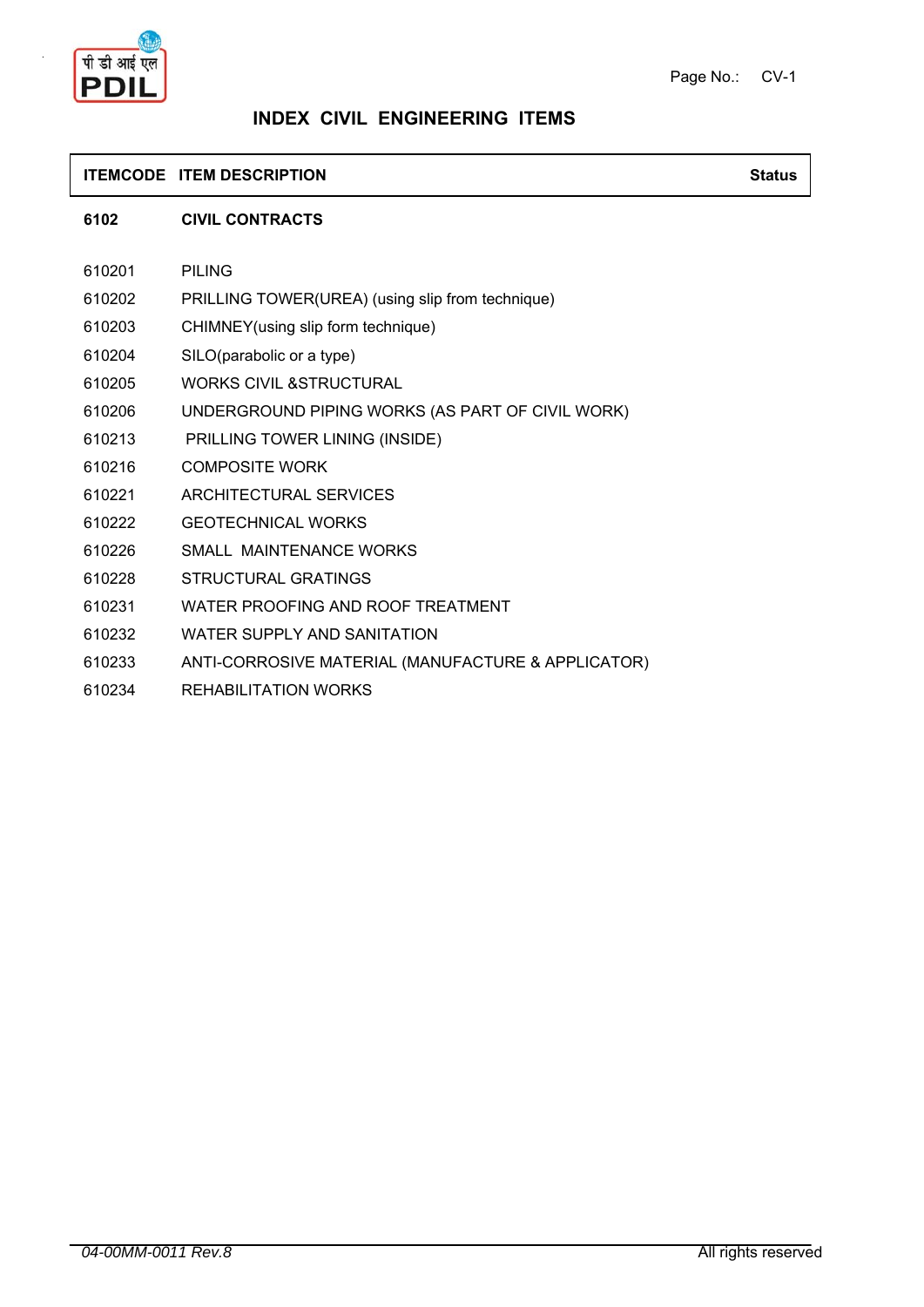

### **INDEX PROCESS ENGINEERING ITEMS**

#### **ITEMCODE ITEM DESCRIPTION Status Status Status**

**7101 PROCESS ENGG. ITEMS (AMMONIA PLANT)**

- 710101 CATALYST
- 710102 CATALYST BED SUPPORT,CERAMIC BALLS ,ALUMINA BALLS
- 710103 PURGE GAS RECOVERY
- 710104 ACTIVATED CARBON

#### **7102 PROCESS ENGG ITEMS ( OFFSITE & UTILITIES)**

- 710201 OIL WATER SEPARATION UNIT (TPI/CPI TYPE DISC OIL)
- 710202 FLARE SYSTEM
- 710203 DM WATER / CONDENSATE POLISHING UNIT
- 710204 INSTRUMENT AIR DRYING UNIT
- 710205 PSA NITROGEN PLANT
- 710206 REVERSE OSMOSIS PLANT
- 710207 AIR LIQUIFICATION / LIQUID NITROGEN PLANT
- 710208 CHLORINATION UNIT
- 710209 VALVELESS AUTO WASH GRAVITY SAND FILTER
- 710210 WATER PRE-TREATMENT PLANT
- 710211 WASTE WATER TREATMENT PLANT
- 710212 CHEMICAL DOSING SYSTEM FOR COOLING TOWER
- 710213 COOLING TOWERS
- 710214 POLLUTION CONTROL EQUIPMENTS
- 710215 MIST TYPE COOLING TOWER
- 710216 EFFLUENT TREATMENT PLANT (ETP)
- 710217 SEA WATER DESALINATION PLANT
- 710218 SEWAGE TREATMENT PLANT
- 710219 JET AERATOR
- 710221 Chemicals-V2O5,Antifoam agent,TSP,KNO2,H2SO4,HCL,
- 710222 NATURAL GAS TREATMENT PLANT
- 710223 TOWER PACKING
- 710224 TOWER/SEPARATOR INTERNALS
- 710225 DISTILLATION TOWER TRAYS
- 710226 COLD BOXES
- 710227 MEMBRANE BIO REACTOR
- 710228 ULTRA FILTRATION PLANT
- 710229 SEWAGE / EFFLUENT TREATMENT PLANT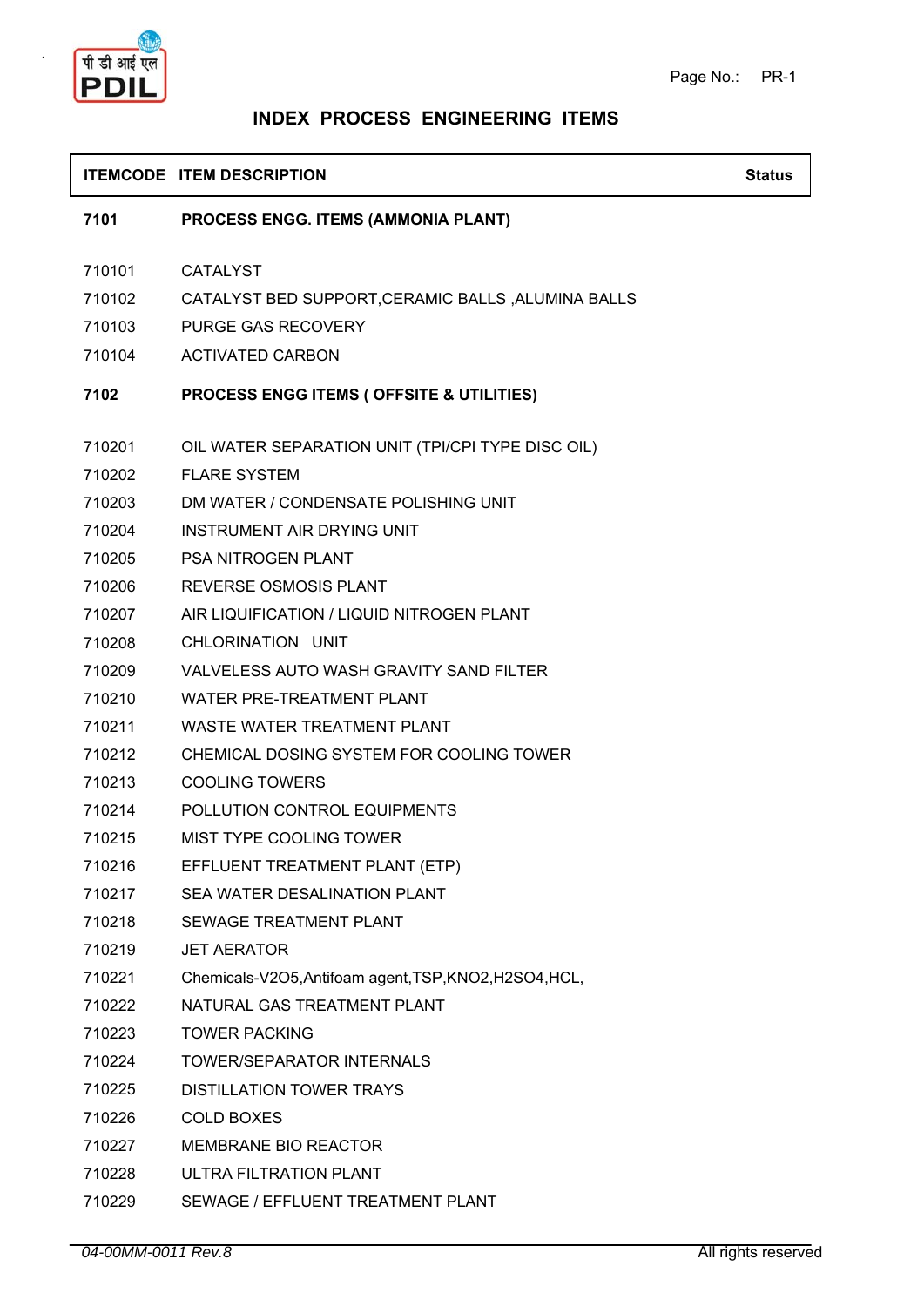

### **INDEX PROCESS ENGINEERING ITEMS**

### **ITEMCODE ITEM DESCRIPTION Status**

#### **7104 CONTRACTORS**

710401 LOADING OF CATALYST & PACKING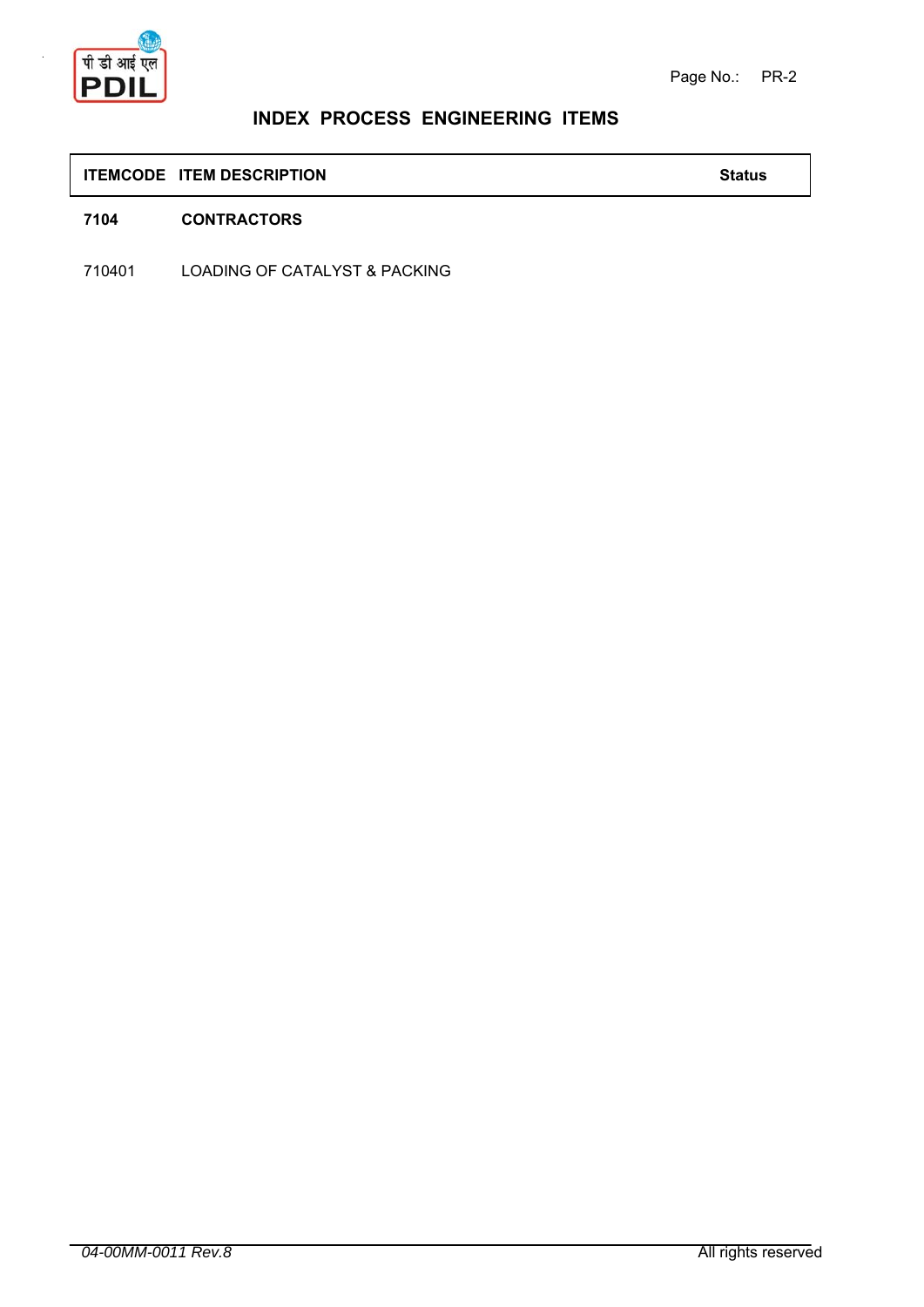

#### **ITEMCODE ITEM DESCRIPTION Status Status Status**

#### **8101 CIRCUIT BREAKERS**

- 810101 CIRCUIT BREAKERS,66KV & ABOVE.
- 810102 HIGH VOLTAGE CIRCUIT BREAKERS.
- 810103 MV ACB.
- 810104 MOULDED CASE CIRCUIT BREAKERS (MCCB)
- 810105 MINIATURE CIRCUIT BREAKERS(MCB)
- 810106 MV ELCB

#### **8102 SWITCHES / ISOLATORS**

- 810201 EHV SWITCHES/ISOLATORS
- 810202 HV SWITCHES/ISOLATORS
- 810203 LOW VOLTAGE INDUSTRIAL SWITCHES/ISOLATORS

#### **8103 TRANSFORMERS / REACTORS**

- 810301 POWER TRANSFORMER, 66 KV & ABOVE (OIL FILLED)
- 810302 POWER TRANSFORMER,33KV & BELOW
- 810303 AUXILIARY SUPPLY TRANSFORMER
- 810304 AUTO TRANSFORMER
- 810305 REACTOR
- 810306 EARTHING TRANSFORMER
- 810307 CURRENT TRANSFORMERS, 66KV & ABOVE
- 810308 POTENTIAL TRANSFORMER, 66KV & ABOVE
- 810309 HV CURRENT TRANSFORMERS
- 810310 HV POTENTIAL TRANSFORMER
- 810311 MV CURRENT TRANSFORMERS
- 810312 MV POTENTIAL TRANSFORMERS

#### **8104 SWITCH BOARDS / PANELS / AUXILIARY BOARDS**

- 810401 HIGH VOLTAGE SWITCH BOARD
- 810402 MEDIUM VOLTAGE SWITCH BOARD(PCC/MCC)
- 810403 DRAW-OUT MCC
- 810404 NON-DRAWOUT M.C.C.
- 810405 ELECTROMAGNATIC TYPE CONTROL PANEL/DESKS
- 810406 PROGRAMMABLE LOGIC CONTROLLER.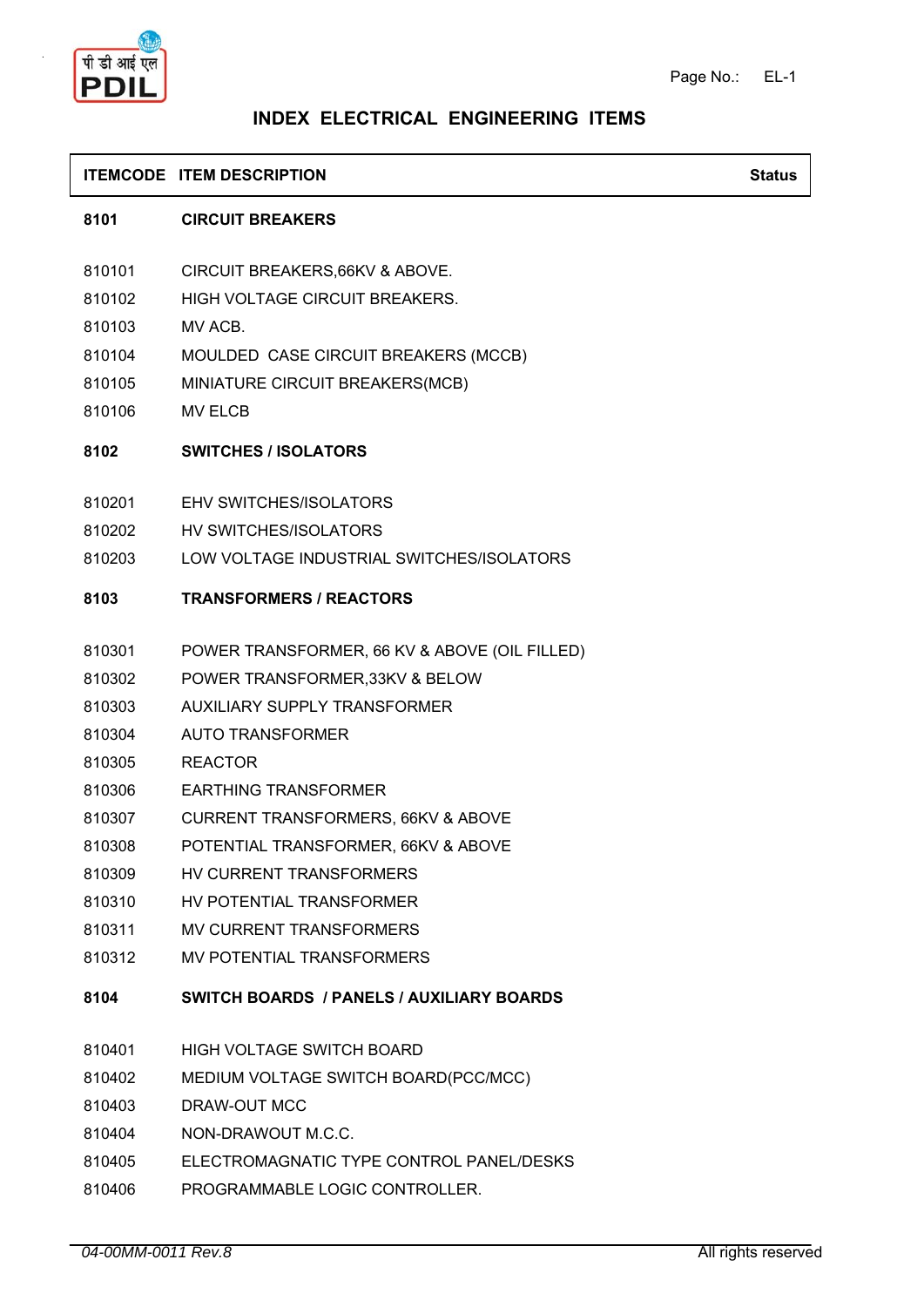

|        | <b>ITEMCODE ITEM DESCRIPTION</b>                          | <b>Status</b> |
|--------|-----------------------------------------------------------|---------------|
| 810407 | STATIC TYPE CONTROL PANEL/DESKS.                          |               |
| 810408 | FLOOR MOUNTING TYPE DISTRIBUTION BOARDS.                  |               |
| 810409 | WALL MOUNTING TYPE DISTRIBUTION BOARDS.                   |               |
| 810410 | VARIABLE SPEED MOTOR PACKAGE                              |               |
| 810411 | <b>SOFT STARTER</b>                                       |               |
| 8105   | <b>CABLES</b>                                             |               |
| 810501 | HT POWER CABLE                                            |               |
| 810502 | LT POWER CABLES                                           |               |
| 810503 | <b>CONTROL CABLE</b>                                      |               |
| 810504 | FLEXIBLE CABLE.                                           |               |
| 810505 | <b>TELEPHONE CABLE</b>                                    |               |
| 810506 | CABLES FOR EARTHING                                       |               |
| 810507 | <b>SPECIAL CABLES</b>                                     |               |
| 8106   | <b>MOTORS</b>                                             |               |
| 810601 | <b>HIGH VOLTAGE INDUCTION MOTORS</b>                      |               |
| 810602 | MEDIUM VOLTAGE INDUCTION MOTORS                           |               |
| 810603 | MEDIUM VOLTAGE FLAME PROOF/ INCREASED SAFETY MOTORS       |               |
| 810604 | SYNCHRONOUS MOTORS                                        |               |
| 810605 | <b>CANNED MOTORS</b>                                      |               |
| 810606 | <b>GEARED MOTORS</b>                                      |               |
| 8107   | <b>BATTERY CHARGER / UPS / VOLTAGE STABILIZERS</b>        |               |
| 810701 | <b>BATTERY CHARGER</b>                                    |               |
| 810703 | <b>STATIC TYPE UPS SYSTEM</b>                             |               |
| 810705 | ELECTROSTATIC TYPE VOLTAGE STABILIZERS                    |               |
| 8108   | <b>EARTHING / LIGHTNING PROTECTION MATERIAL</b>           |               |
| 810801 | NEUTRAL EARTHING RESISTOR                                 |               |
| 810802 | EARTHING & LIGHTNING PROTECTION MATERIAL, AL WIRE/STRIP   |               |
| 810803 | EARTHING & LIGHTNING PROTECTION MATERIAL, G.I. WIRE/STRIP |               |

- **8109 EXPLOSION PROOF ITEMS**
- 810901 MV Ex. Proof Items(Switches/Switch Skt./Plugs/Isolators/J.Box/LCS/ DB)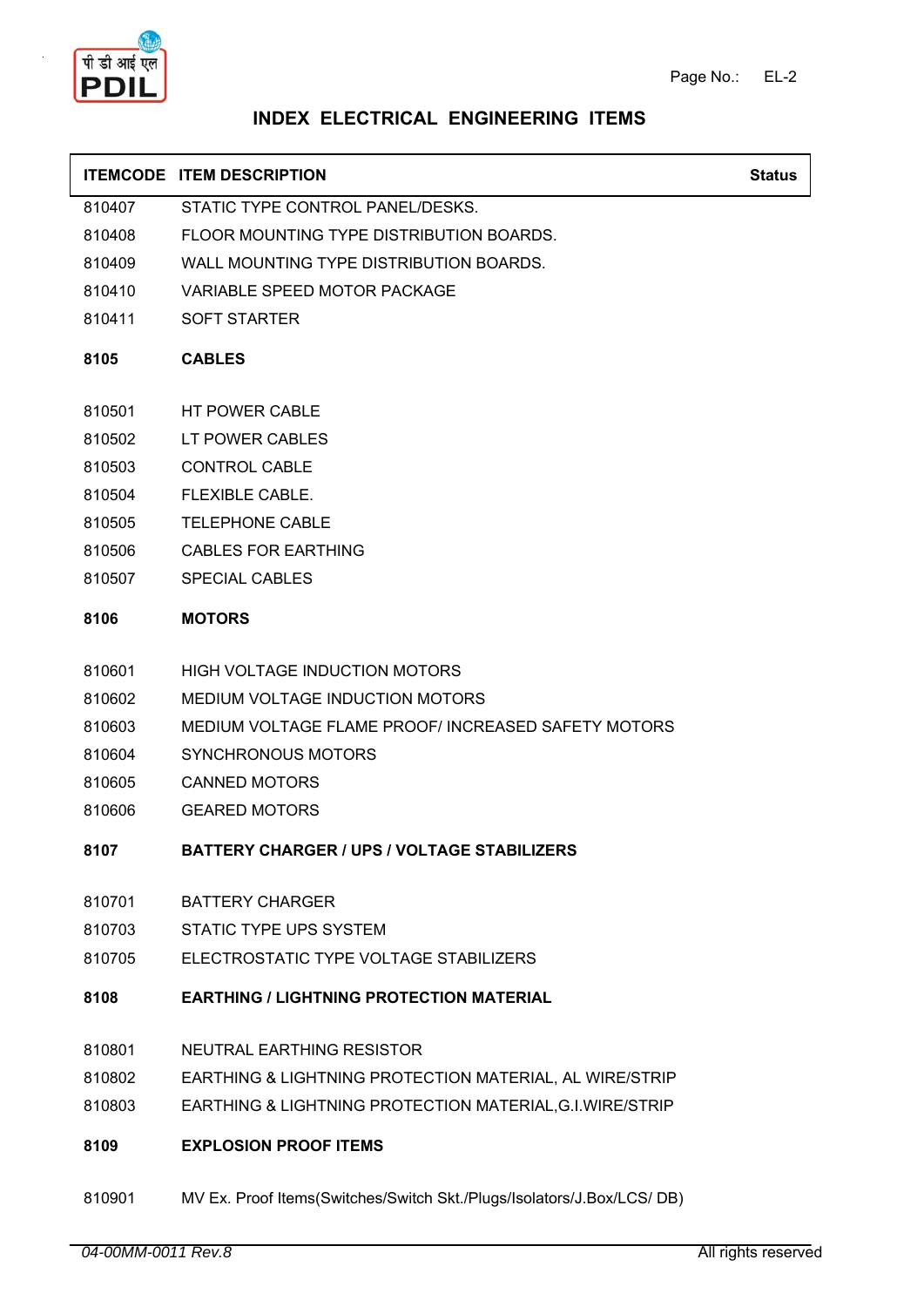

|        | <b>ITEMCODE ITEM DESCRIPTION</b>               | <b>Status</b> |
|--------|------------------------------------------------|---------------|
| 810903 | <b>EXPLOSION PROOF LIGHTING FIXTURES</b>       |               |
| 810904 | <b>EXPLOSION PROOF PANIC LIGHTS</b>            |               |
| 810906 | FLAMEPROOF CABLE GLAND                         |               |
| 810909 | <b>EXPLOSION PROOF EXHAUST FAN</b>             |               |
| 8110   | <b>LIGHTING FITTINGS AND ACCESSORIES</b>       |               |
| 811001 | <b>COMMERCIAL LTG FIXTURES</b>                 |               |
| 811002 | <b>CORROSION PROOF INDUSTRIAL LTG.FIXTURES</b> |               |
| 811003 | HOSE PROOF INDUSTRIAL LTG.FIXTURES             |               |
| 811004 | STREET/FLOOD LTG.FIXTURES                      |               |
| 811005 | AIR OBSTRUCTION LIGHTS (NEON TYPE)             |               |
| 811006 | <b>LAMPS &amp; TUBES</b>                       |               |
| 811007 | <b>COMPACT FLUORESCENT LAMPS</b>               |               |
| 8111   | <b>BATTERY</b>                                 |               |
| 811101 | <b>ALKALINE BATTERY</b>                        |               |
| 811102 | <b>LEAD ACID BATTERY</b>                       |               |
| 8112   | <b>LIFT</b>                                    |               |
| 811201 | <b>LIFT</b>                                    |               |
| 8113   | <b>D G SET</b>                                 |               |
| 811301 | DIESEL GENERATOR SET.                          |               |
| 8114   | <b>BUSDUCTS</b>                                |               |
| 811401 | HIGH VOLTAGE BUS DUCT.                         |               |
| 811402 | MEDIUM VOLTAGE BUS DUC                         |               |
| 8115   | <b>ELECTRICAL ERECTION PACKAGE</b>             |               |
| 811501 | SWITCHYARD PACKAGE                             |               |
| 811502 | <b>SUB-STATION PACKAGE</b>                     |               |
| 811503 | PLANT ELECTRIFICATION PACKAGE(Major Projects)  |               |
| 811504 | PLANT ELECTRIFICATION PACKAGE(MINOR PROJECTS)  |               |
| 811505 | AIR PRESSURISATION / VENTILLATION SYSTEM       |               |
|        |                                                |               |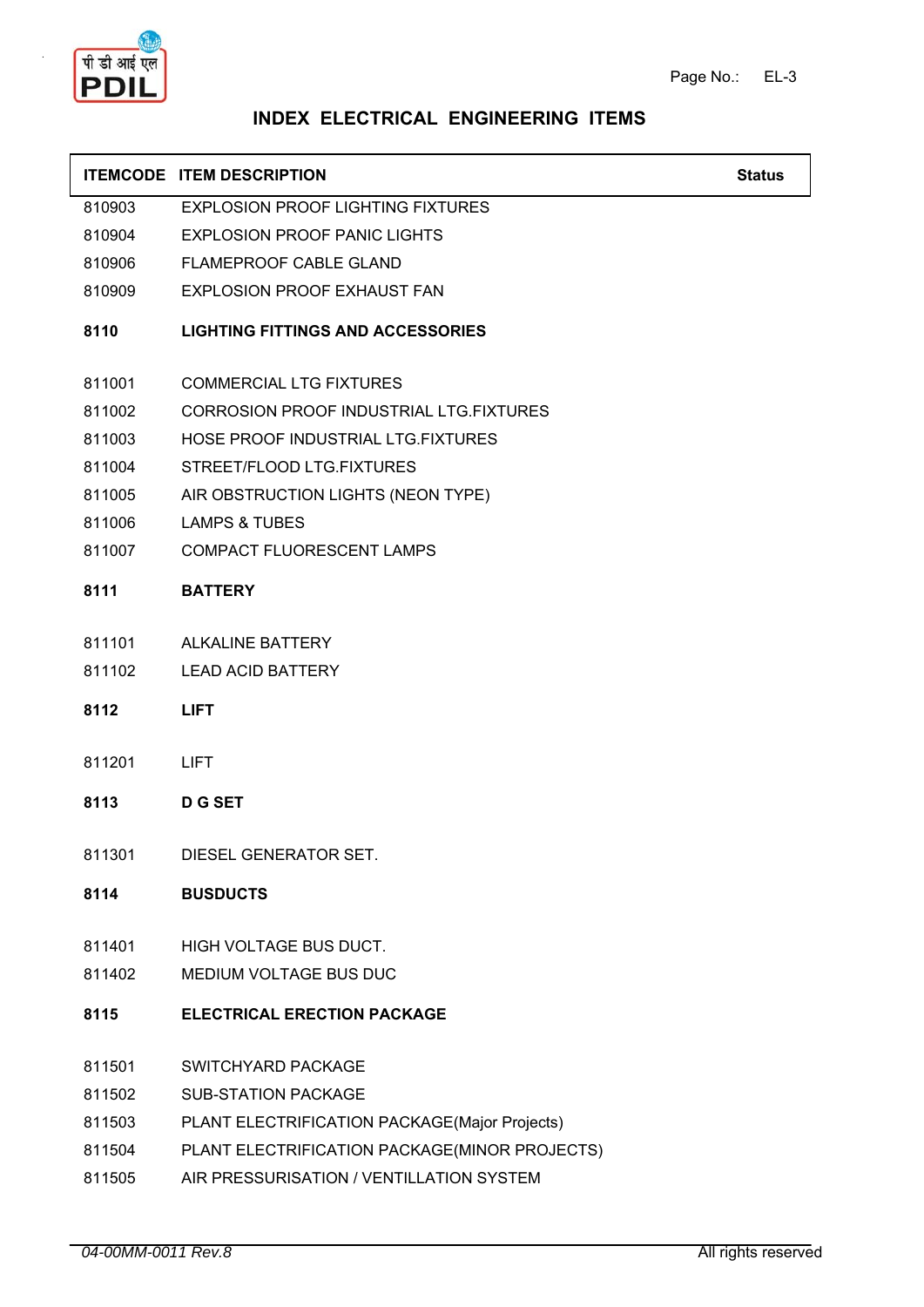

#### **ITEMCODE ITEM DESCRIPTION Status Status Status**

#### **8116 ELECTRICAL ERECTION MATERIALS**

- 811601 PRE-FABRICATED AL-CABLE TRAYS
- 811602 PRE-FABRICATED G.I. CABLE TRAYS
- 811603 FRP CABLE TRAYS
- 811604 GI PIPES & CONDUITS
- 811605 PVC PIPES & CONDUITS
- 811606 INDUSTRIAL CABLE GLAND
- 811607 CABLE LUGS
- 811608 BITUMENOUS BASED CABLE TERMINATION/STRAIGHT THROUGH
- 811609 EPOXY BASED TERMINATION/STRAIGHT THROUGH JOINTING KITS.
- 811610 SI RUBBER BASED CABLE TERM./STRAIGHT THRU JOINTING KITS.
- 811611 LIGHTING POLES
- 811612 TRANSFORMER OIL
- 811613 INDUSTRIAL EXHAUST FAN
- **8117 RELAYS / METERS / RECORDERS**
- 811701 ELECTRO-MECHANICAL RELAYS
- 811702 MICROPROCESSOR / NUMERICAL RELAYS
- 811703 METERS
- 811704 RECORDERS
- **8118 CAPACITORS**
- 811801 HIGH VOLTAGE SHUNT CAPACITORS
- 811802 MEDIUM VOLTAGE SHUNT CAPACITORS
- 811803 LOW VOLTAGE SHUNT CAPACITORS
- **8119 OVERHEAD TRANSMISSION EQUIPMENT**
- 811901 OVERHEAD CONDUCTORS-AL /ACSR
- 811902 EHV/HV INSULATORS
- 811903 M.V.INSULATORS
- 811904 LIGHTNING ARRESTOR
- **8120 TELEPHONE EXCHANGE / PA / PAGING EQUIPMENT**
- 812001 TELEPHONE EXCHANGE EQUIPMENTS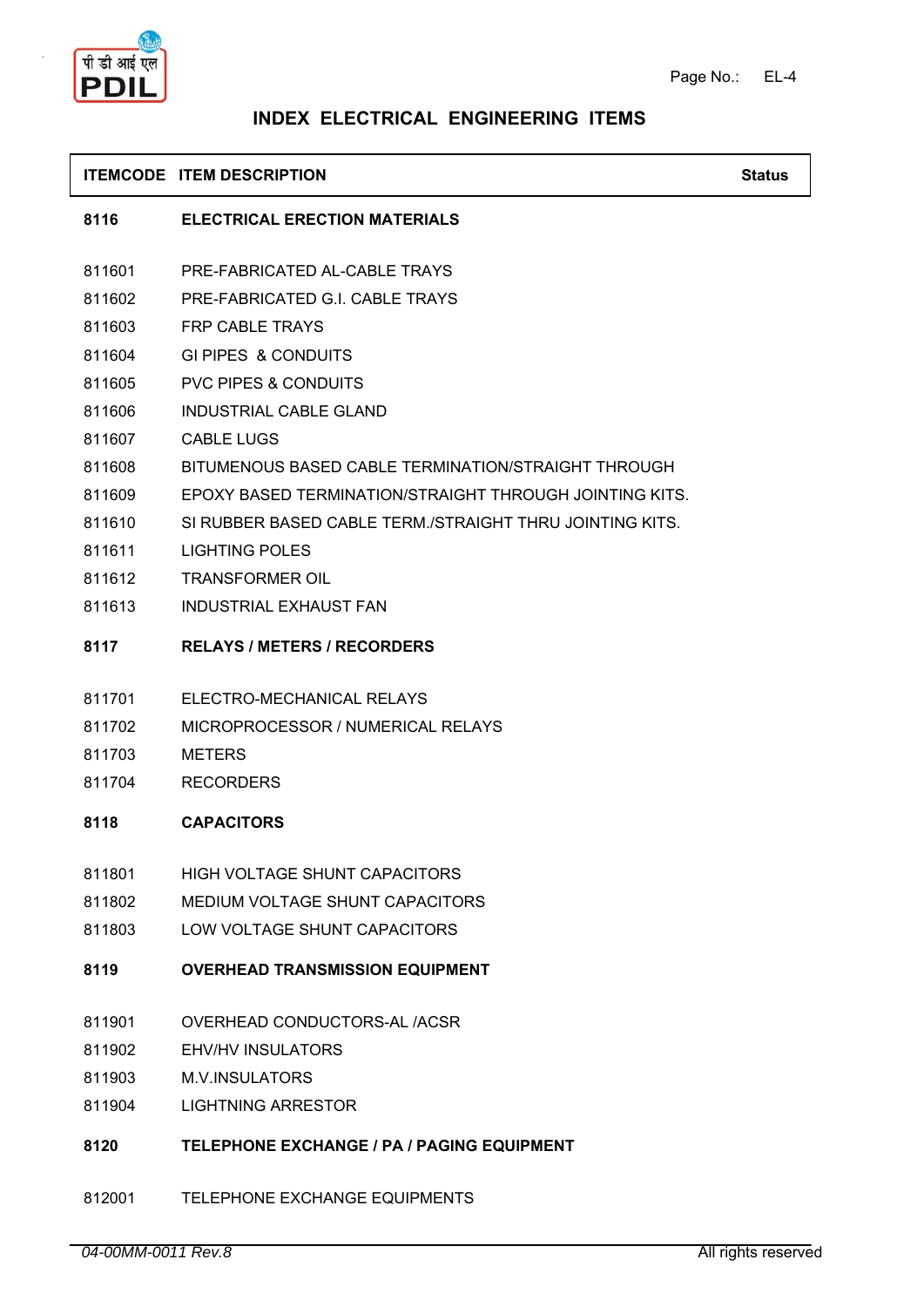

| <b>ITEMCODE ITEM DESCRIPTION</b> | Status |
|----------------------------------|--------|
|                                  |        |

812002 PAGING EQUIPMENTS / PUBLIC ADDRESS SYTEM

- **8121 INDUSTRIAL HEATERS ETC.**
- 812101 INDUSTRIAL HEATER

**8122 INDUSTRIAL CONTROL & SIGNALLING EQUIPMENT**

- 812201 HOSE PROOF LOCAL CONTROL STATION
- 812202 INDUSTRIAL TYPE SW. SOCKET & PLUG
- 812203 HOSEPROOF JUNCTION BOXES
- 812204 ELECTROMAGNETIC EQUIPMENT
- 812205 LIMIT SWITCHES / BELT MONITORING SWITCHES
- 812206 LIMIT SWITCHES (FLAMEPROOF TYPE)
- 812207 HORN/HOOTER/KLAXON
- **8123 CATHODIC PROTECTION SYSTEM**
- 812301 CATHODIC PROTECTION SYSTEM